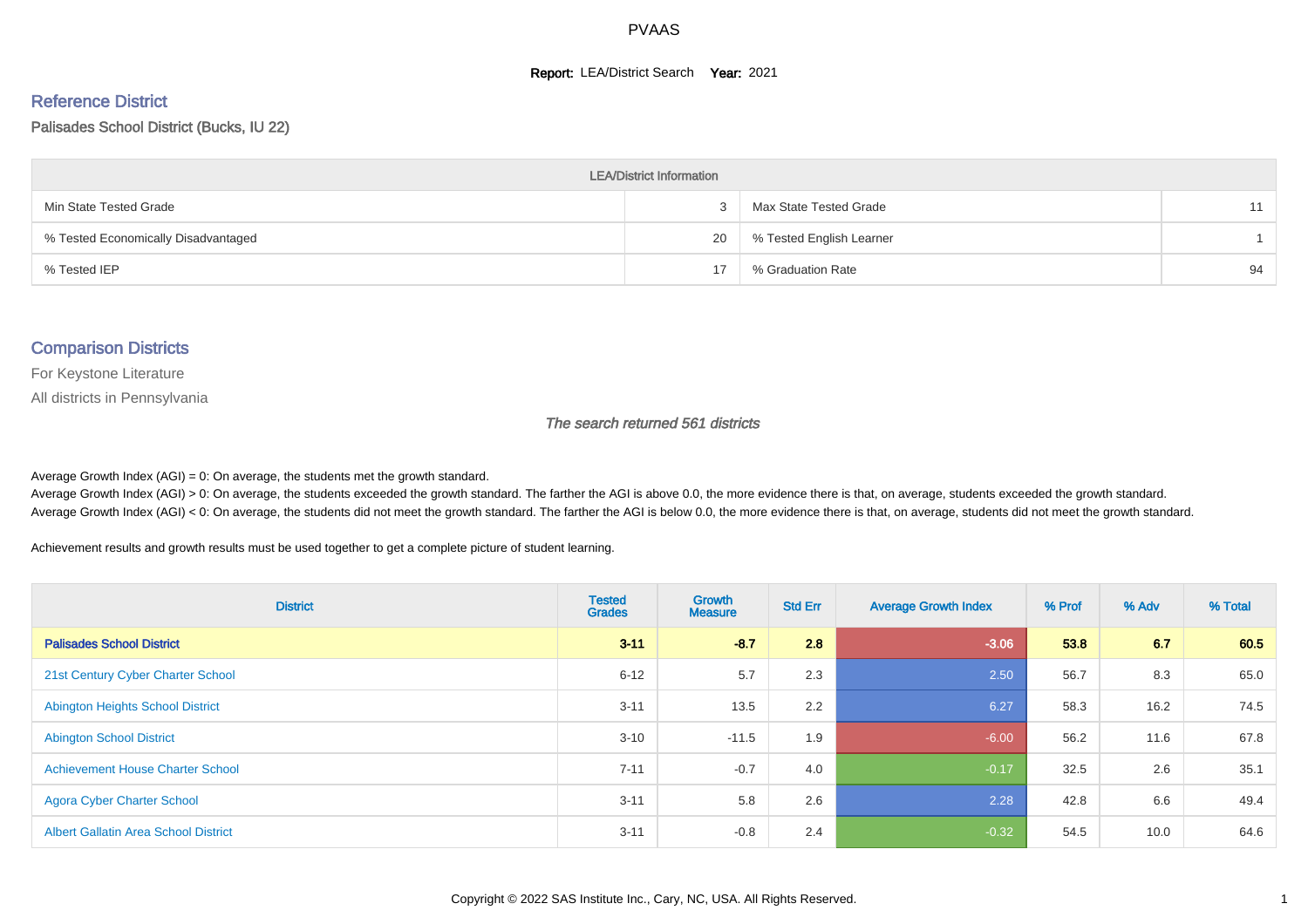| <b>District</b>                          | <b>Tested</b><br><b>Grades</b> | <b>Growth</b><br><b>Measure</b> | <b>Std Err</b> | <b>Average Growth Index</b> | % Prof | % Adv | % Total |
|------------------------------------------|--------------------------------|---------------------------------|----------------|-----------------------------|--------|-------|---------|
| <b>Palisades School District</b>         | $3 - 11$                       | $-8.7$                          | 2.8            | $-3.06$                     | 53.8   | 6.7   | 60.5    |
| <b>Aliquippa School District</b>         | $3 - 11$                       | $-9.0$                          | 4.2            | $-2.14$                     | 11.0   | 0.0   | 11.0    |
| <b>Allegheny Valley School District</b>  | $3 - 11$                       | 8.5                             | 3.9            | 2.17                        | 53.1   | 12.2  | 65.3    |
| Allegheny-Clarion Valley School District | $3 - 10$                       | 7.8                             | 4.7            | 1.65                        | 53.3   | 3.3   | 56.7    |
| <b>Allentown City School District</b>    | $3 - 12$                       | 5.3                             | 1.4            | 3.88                        | 25.3   | 2.7   | 28.0    |
| <b>Altoona Area School District</b>      | $3 - 12$                       | 3.3                             | 1.6            | 1.99                        | 47.7   | 8.2   | 55.9    |
| Ambridge Area School District            | $3 - 12$                       | 9.1                             | 2.6            | 3.46                        | 50.4   | 10.7  | 61.1    |
| <b>Annville-Cleona School District</b>   | $3 - 12$                       | $-12.1$                         | 2.7            | $-4.46$                     | 34.9   | 7.8   | 42.6    |
| <b>Antietam School District</b>          | $3 - 10$                       | $-4.3$                          | 3.8            | $-1.13$                     | 36.4   | 5.4   | 41.8    |
| <b>Apollo-Ridge School District</b>      | $3 - 12$                       | $-4.7$                          | 3.7            | $-1.24$                     | 50.0   | 10.0  | 60.0    |
| <b>Armstrong School District</b>         | $3 - 11$                       | 2.6                             | 1.7            | 1.53                        | 51.5   | 6.1   | 57.6    |
| <b>Athens Area School District</b>       | $3 - 11$                       | 1.6                             | 2.5            | 0.64                        | 46.9   | 7.6   | 54.5    |
| <b>Austin Area School District</b>       | $3 - 11$                       | $-5.7$                          | 6.4            | $-0.90$                     | 33.3   | 5.6   | 38.9    |
| <b>Avella Area School District</b>       | $3 - 12$                       | $-0.3$                          | 4.7            | $-0.05$                     | 49.3   | 14.5  | 63.8    |
| <b>Avon Grove Charter School</b>         | $3 - 11$                       | 9.0                             | 2.9            | 3.13                        | 58.8   | 16.7  | 75.5    |
| <b>Avon Grove School District</b>        | $3 - 10$                       | 10.0                            | 1.6            | 6.26                        | 56.3   | 18.6  | 74.9    |
| <b>Avonworth School District</b>         | $3 - 10$                       | $-12.6$                         | 3.1            | $-4.01$                     | 59.8   | 4.6   | 64.4    |
| <b>Bald Eagle Area School District</b>   | $3 - 11$                       | $-2.1$                          | 2.7            | $-0.75$                     | 48.4   | 9.4   | 57.7    |
| <b>Baldwin-Whitehall School District</b> | $3 - 11$                       | 1.8                             | 1.9            | 0.94                        | 58.6   | 8.6   | 67.1    |
| <b>Bangor Area School District</b>       | $3 - 12$                       | $-0.9$                          | 2.0            | $-0.43$                     | 44.3   | 4.7   | 49.0    |
| <b>Beaver Area School District</b>       | $3 - 10$                       | 4.7                             | 2.4            | 1.94                        | 57.4   | 16.8  | 74.2    |
| <b>Bedford Area School District</b>      | $3 - 11$                       | 2.5                             | 2.6            | 0.93                        | 48.5   | 10.0  | 58.5    |
| <b>Belle Vernon Area School District</b> | $3 - 11$                       | 6.5                             | 2.6            | 2.44                        | 55.6   | 11.1  | 66.7    |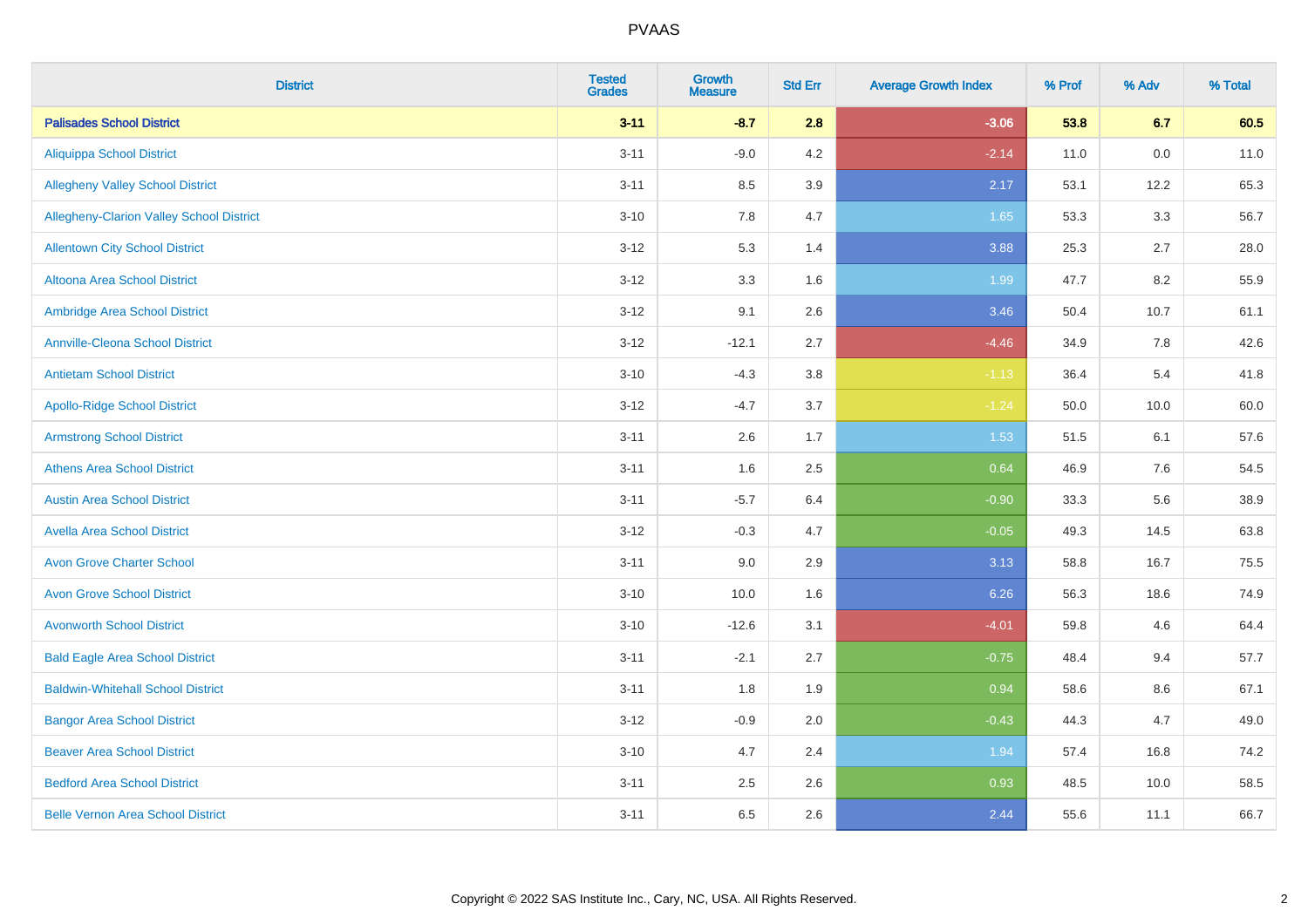| <b>District</b>                              | <b>Tested</b><br><b>Grades</b> | <b>Growth</b><br><b>Measure</b> | <b>Std Err</b> | <b>Average Growth Index</b> | % Prof | % Adv | % Total |
|----------------------------------------------|--------------------------------|---------------------------------|----------------|-----------------------------|--------|-------|---------|
| <b>Palisades School District</b>             | $3 - 11$                       | $-8.7$                          | 2.8            | $-3.06$                     | 53.8   | 6.7   | 60.5    |
| <b>Bellefonte Area School District</b>       | $3 - 11$                       | $-0.4$                          | 2.2            | $-0.17$                     | 47.6   | 10.6  | 58.2    |
| <b>Bellwood-Antis School District</b>        | $3 - 10$                       | $-1.2$                          | 3.2            | $-0.39$                     | 55.1   | 10.1  | 65.2    |
| <b>Belmont Charter School</b>                | $3 - 10$                       | 16.0                            | 6.5            | 2.45                        | 64.3   | 0.0   | 64.3    |
| <b>Bensalem Township School District</b>     | $3 - 11$                       | 1.6                             | 1.6            | 0.98                        | 38.8   | 8.3   | 47.1    |
| <b>Benton Area School District</b>           | $3 - 10$                       | $-9.7$                          | 4.5            | $-2.18$                     | 43.2   | 5.4   | 48.6    |
| <b>Bentworth School District</b>             | $3 - 11$                       | 5.7                             | 3.2            | 1.75                        | 44.2   | 19.5  | 63.6    |
| <b>Berlin Brothersvalley School District</b> | $3 - 11$                       | 4.0                             | 4.2            | 0.96                        | 48.8   | 14.0  | 62.8    |
| <b>Bermudian Springs School District</b>     | $3 - 11$                       | $-5.5$                          | 2.9            | $-1.94$                     | 56.4   | 6.8   | 63.2    |
| <b>Berwick Area School District</b>          | $3 - 11$                       | $-9.3$                          | 2.6            | $-3.59$                     | 42.1   | 5.5   | 47.6    |
| <b>Bethel Park School District</b>           | $3 - 11$                       | 5.6                             | 1.8            | 3.18                        | 65.3   | 18.6  | 83.9    |
| <b>Bethlehem Area School District</b>        | $3 - 11$                       | 9.3                             | 1.1            | 8.15                        | 44.7   | 12.0  | 56.7    |
| <b>Bethlehem-Center School District</b>      | $3 - 10$                       | 8.1                             | 3.3            | 2.46                        | 35.1   | 1.4   | 36.5    |
| <b>Big Beaver Falls Area School District</b> | $3 - 11$                       | $-3.9$                          | 3.3            | $-1.18$                     | 34.1   | 3.5   | 37.6    |
| <b>Big Spring School District</b>            | $3 - 11$                       | $-9.8$                          | 2.4            | $-4.00$                     | 38.6   | 8.9   | 47.5    |
| <b>Blackhawk School District</b>             | $3 - 11$                       | 4.7                             | 2.3            | 2.01                        | 55.8   | 8.8   | 64.6    |
| <b>Blacklick Valley School District</b>      | $3 - 11$                       | 8.0                             | 4.3            | 1.85                        | 34.1   | 0.0   | 34.1    |
| <b>Blairsville-Saltsburg School District</b> | $3 - 11$                       | $-8.0$                          | 3.0            | $-2.68$                     | 37.3   | 7.0   | 44.3    |
| <b>Bloomsburg Area School District</b>       | $3 - 10$                       | 0.7                             | 3.0            | 0.23                        | 55.9   | 11.8  | 67.6    |
| <b>Blue Mountain School District</b>         | $3 - 10$                       | $-5.8$                          | 2.3            | $-2.56$                     | 46.6   | 8.5   | 55.1    |
| <b>Blue Ridge School District</b>            | $3 - 11$                       | $-0.5$                          | 3.6            | $-0.12$                     | 44.6   | 3.1   | 47.7    |
| <b>Boyertown Area School District</b>        | $3 - 11$                       | $-4.7$                          | 1.5            | $-3.17$                     | 55.2   | 11.3  | 66.5    |
| <b>Bradford Area School District</b>         | $3 - 12$                       | $-9.3$                          | 2.4            | $-3.87$                     | 45.8   | 8.3   | 54.2    |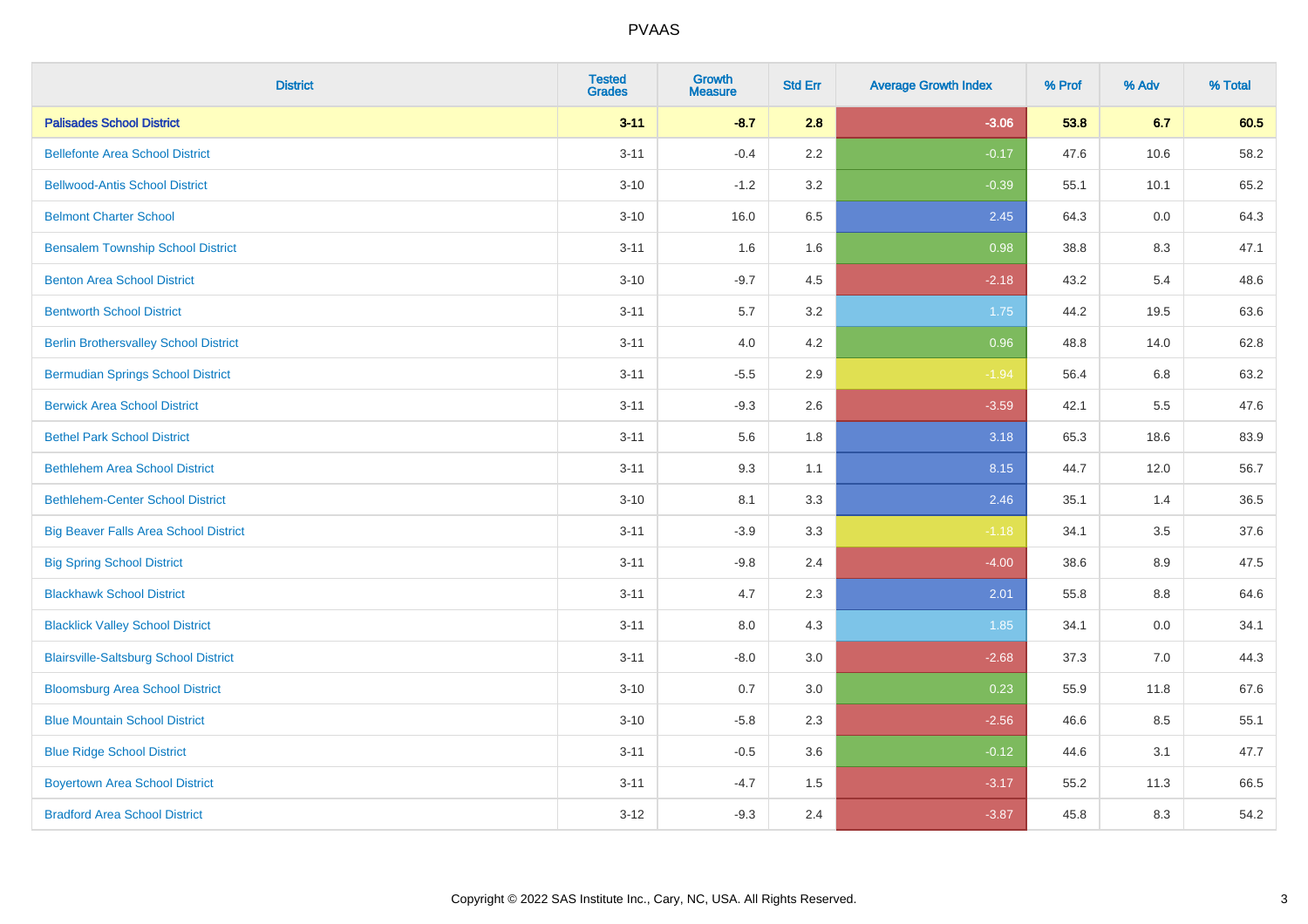| <b>District</b>                                 | <b>Tested</b><br><b>Grades</b> | <b>Growth</b><br><b>Measure</b> | <b>Std Err</b> | <b>Average Growth Index</b> | % Prof | % Adv   | % Total |
|-------------------------------------------------|--------------------------------|---------------------------------|----------------|-----------------------------|--------|---------|---------|
| <b>Palisades School District</b>                | $3 - 11$                       | $-8.7$                          | 2.8            | $-3.06$                     | 53.8   | 6.7     | 60.5    |
| <b>Brandywine Heights Area School District</b>  | $3 - 11$                       | $-4.9$                          | 2.7            | $-1.81$                     | 49.2   | 8.2     | 57.4    |
| <b>Brentwood Borough School District</b>        | $3 - 11$                       | $-5.3$                          | 3.0            | $-1.72$                     | 52.0   | 6.1     | 58.2    |
| <b>Bristol Borough School District</b>          | $3 - 12$                       | $-4.3$                          | 3.4            | $-1.27$                     | 39.7   | 1.3     | 41.0    |
| <b>Bristol Township School District</b>         | $3 - 11$                       | $-13.9$                         | 2.0            | $-7.05$                     | 31.0   | 3.7     | 34.7    |
| <b>Brockway Area School District</b>            | $3 - 11$                       | 0.6                             | 3.6            | 0.16                        | 49.2   | 7.7     | 56.9    |
| <b>Brookville Area School District</b>          | $3 - 11$                       | 6.9                             | 3.0            | 2.30                        | 55.2   | 15.6    | 70.8    |
| <b>Brownsville Area School District</b>         | $3 - 12$                       | $-7.2$                          | 3.9            | $-1.83$                     | 34.4   | 6.1     | 40.5    |
| <b>Bucks County Technical High School</b>       | $9 - 10$                       | $-12.0$                         | 2.5            | $-4.84$                     | 35.9   | 3.2     | 39.2    |
| <b>Burgettstown Area School District</b>        | $3 - 11$                       | $-2.1$                          | 3.4            | $-0.62$                     | 50.0   | 1.4     | 51.4    |
| <b>Burrell School District</b>                  | $3 - 11$                       | 4.5                             | 3.1            | 1.48                        | 58.5   | 13.8    | 72.3    |
| <b>Butler Area School District</b>              | $3 - 11$                       | $-6.5$                          | 1.5            | $-4.26$                     | 42.5   | 9.4     | 51.9    |
| California Area School District                 | $3 - 10$                       | $-7.3$                          | 3.6            | $-2.02$                     | 42.6   | 9.8     | 52.5    |
| <b>Cambria Heights School District</b>          | $3 - 10$                       | $-4.1$                          | 3.1            | $-1.32$                     | 51.0   | $6.0\,$ | 57.0    |
| <b>Camp Hill School District</b>                | $3 - 12$                       | 2.3                             | 3.0            | 0.78                        | 53.6   | 17.5    | 71.1    |
| Canon-Mcmillan School District                  | $3 - 11$                       | $-0.8$                          | 1.6            | $-0.50$                     | 58.7   | 15.9    | 74.6    |
| <b>Canton Area School District</b>              | $3 - 11$                       | $-5.5$                          | 3.2            | $-1.75$                     | 40.7   | 2.3     | 43.0    |
| Capital Area School for the Arts Charter School | $9 - 11$                       | 5.8                             | 4.1            | 1.39                        | 59.3   | 18.6    | 78.0    |
| <b>Carbon Career &amp; Technical Institute</b>  | $9 - 11$                       | $-5.7$                          | 3.6            | $-1.59$                     | 34.5   | 1.2     | 35.7    |
| <b>Carbondale Area School District</b>          | $3 - 10$                       | 7.4                             | 3.3            | 2.25                        | 56.6   | 2.6     | 59.2    |
| <b>Carlisle Area School District</b>            | $3 - 11$                       | $-5.3$                          | 1.9            | $-2.81$                     | 54.0   | 6.3     | 60.3    |
| <b>Carlynton School District</b>                | $3 - 11$                       | 7.3                             | 3.3            | 2.22                        | 41.0   | 10.5    | 51.6    |
| <b>Carmichaels Area School District</b>         | $3 - 10$                       | $-9.3$                          | 3.3            | $-2.81$                     | 35.1   | 1.4     | 36.5    |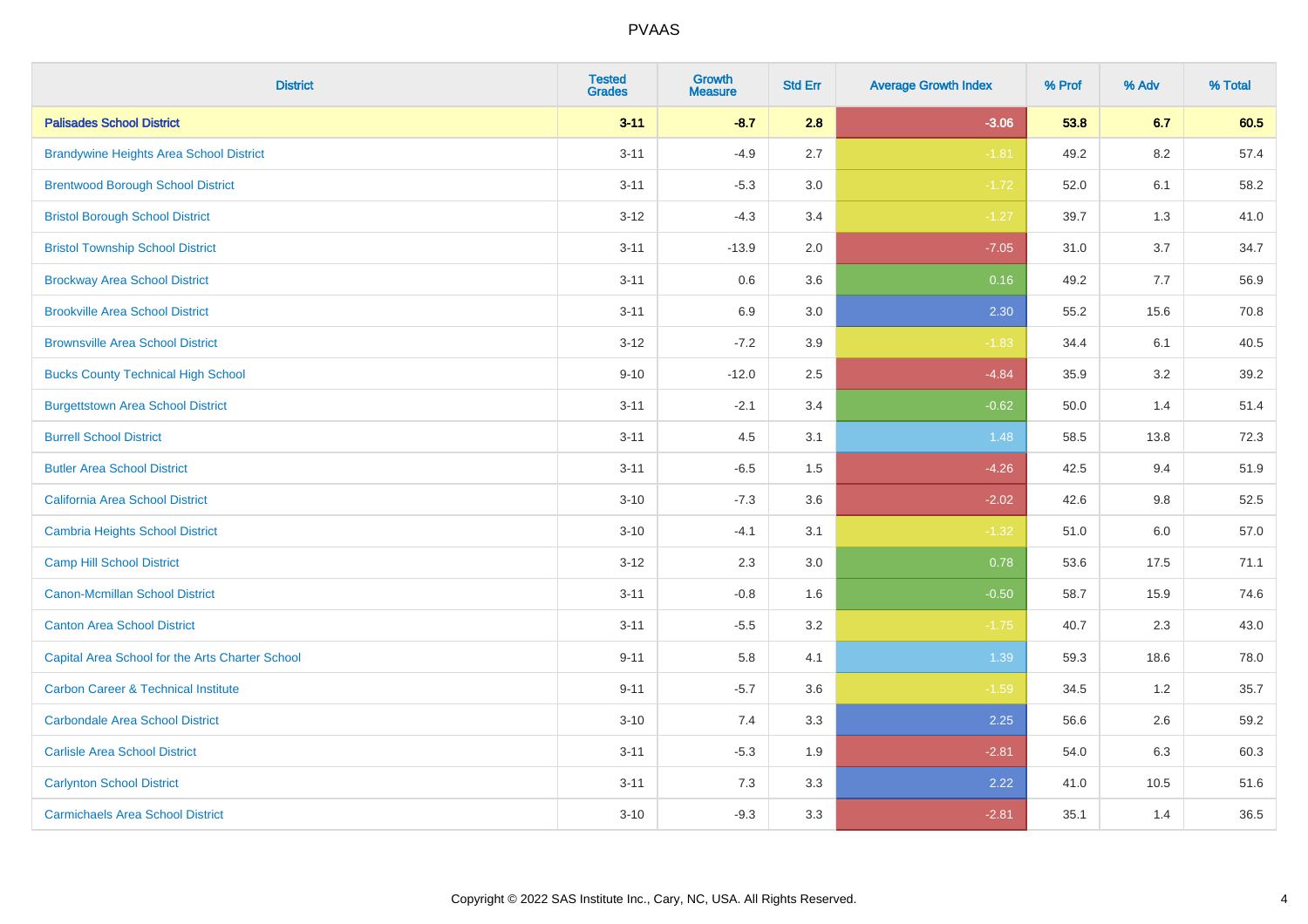| <b>District</b>                                         | <b>Tested</b><br><b>Grades</b> | <b>Growth</b><br><b>Measure</b> | <b>Std Err</b> | <b>Average Growth Index</b> | % Prof | % Adv | % Total |
|---------------------------------------------------------|--------------------------------|---------------------------------|----------------|-----------------------------|--------|-------|---------|
| <b>Palisades School District</b>                        | $3 - 11$                       | $-8.7$                          | 2.8            | $-3.06$                     | 53.8   | 6.7   | 60.5    |
| Catasauqua Area School District                         | $3 - 12$                       | $-12.1$                         | 3.0            | $-4.00$                     | 36.8   | 7.6   | 44.3    |
| <b>Centennial School District</b>                       | $3 - 10$                       | 7.1                             | 1.7            | 4.29                        | 50.1   | 8.7   | 58.9    |
| Center For Student Learning Charter School At Pennsbury | $6 - 12$                       | $-2.9$                          | 6.1            | $-0.47$                     | 42.9   | 0.0   | 42.9    |
| <b>Central Bucks School District</b>                    | $3 - 11$                       | 1.6                             | 0.9            | 1.66                        | 63.0   | 16.8  | 79.8    |
| <b>Central Cambria School District</b>                  | $3 - 11$                       | 3.0                             | 2.5            | 1.17                        | 56.2   | 9.7   | 66.0    |
| <b>Central Columbia School District</b>                 | $3 - 12$                       | $-4.8$                          | 2.6            | $-1.86$                     | 53.7   | 14.8  | 68.5    |
| <b>Central Dauphin School District</b>                  | $3 - 11$                       | 4.4                             | 1.3            | 3.32                        | 53.3   | 7.4   | 60.7    |
| <b>Central Fulton School District</b>                   | $3 - 11$                       | $-0.5$                          | 3.5            | $-0.14$                     | 51.4   | 8.6   | 60.0    |
| <b>Central Greene School District</b>                   | $3 - 11$                       | $-1.6$                          | 2.8            | $-0.55$                     | 54.2   | 2.8   | 57.0    |
| <b>Central Valley School District</b>                   | $3 - 10$                       | 4.8                             | 2.4            | 1.98                        | 56.9   | 9.0   | 65.9    |
| <b>Central York School District</b>                     | $3 - 12$                       | 12.3                            | 1.7            | 7.20                        | 55.5   | 11.5  | 67.0    |
| <b>Chambersburg Area School District</b>                | $3 - 11$                       | $-9.5$                          | 1.3            | $-7.20$                     | 42.7   | 8.6   | 51.4    |
| <b>Charleroi School District</b>                        | $3 - 11$                       | $-2.6$                          | 3.0            | $-0.86$                     | 55.7   | 7.4   | 63.1    |
| <b>Chartiers Valley School District</b>                 | $3 - 11$                       | $-1.7$                          | 2.0            | $-0.81$                     | 54.7   | 8.4   | 63.1    |
| <b>Chartiers-Houston School District</b>                | $3 - 10$                       | $-8.6$                          | 3.5            | $-2.41$                     | 59.7   | 4.5   | 64.2    |
| <b>Cheltenham School District</b>                       | $3 - 11$                       | $-1.4$                          | 2.1            | $-0.67$                     | 46.1   | 10.0  | 56.1    |
| <b>Chester Charter Scholars Academy Charter School</b>  | $3 - 12$                       | 8.4                             | 4.1            | 2.03                        | 23.4   | 0.0   | 23.4    |
| <b>Chester-Upland School District</b>                   | $3 - 11$                       | $-0.3$                          | 2.7            | $-0.09$                     | 13.8   | 0.8   | 14.6    |
| <b>Chestnut Ridge School District</b>                   | $3 - 12$                       | $-3.4$                          | 2.9            | $-1.17$                     | 46.6   | 5.8   | 52.4    |
| <b>Chichester School District</b>                       | $3 - 11$                       | $-2.7$                          | 2.3            | $-1.17$                     | 44.6   | 6.6   | 51.2    |
| <b>City CHS</b>                                         | $10 - 11$                      | 13.6                            | 2.7            | 5.12                        | 45.8   | 3.0   | 48.8    |
| <b>Clairton City School District</b>                    | $3 - 11$                       | 3.5                             | 3.7            | 0.95                        | 13.4   | 0.0   | 13.4    |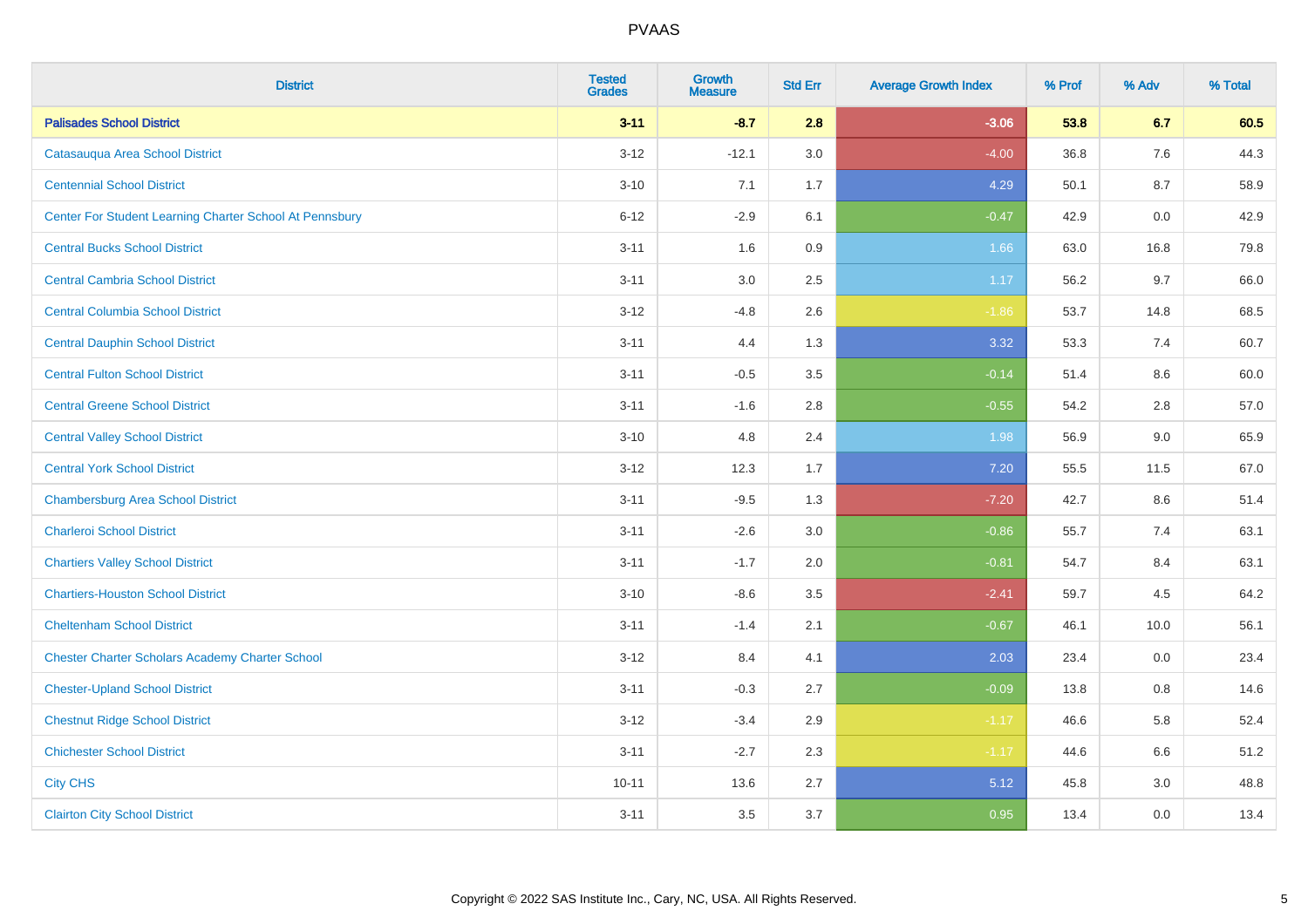| <b>District</b>                                    | <b>Tested</b><br><b>Grades</b> | <b>Growth</b><br><b>Measure</b> | <b>Std Err</b> | <b>Average Growth Index</b> | % Prof | % Adv | % Total |
|----------------------------------------------------|--------------------------------|---------------------------------|----------------|-----------------------------|--------|-------|---------|
| <b>Palisades School District</b>                   | $3 - 11$                       | $-8.7$                          | 2.8            | $-3.06$                     | 53.8   | 6.7   | 60.5    |
| <b>Clarion Area School District</b>                | $3 - 11$                       | 10.3                            | 4.1            | 2.51                        | 45.4   | 14.6  | 60.0    |
| <b>Clarion-Limestone Area School District</b>      | $3 - 12$                       | $-2.5$                          | 4.1            | $-0.60$                     | 56.8   | 6.8   | 63.6    |
| <b>Claysburg-Kimmel School District</b>            | $3 - 11$                       | $-5.7$                          | 4.0            | $-1.42$                     | 42.9   | 8.2   | 51.0    |
| <b>Clearfield Area School District</b>             | $3 - 10$                       | $-9.4$                          | 2.6            | $-3.56$                     | 43.0   | 3.1   | 46.1    |
| <b>Coatesville Area School District</b>            | $3 - 11$                       | $-4.4$                          | 1.7            | $-2.62$                     | 36.3   | 4.2   | 40.5    |
| <b>Cocalico School District</b>                    | $3 - 11$                       | 10.6                            | 2.0            | 5.18                        | 50.8   | 14.1  | 64.8    |
| <b>Collegium Charter School</b>                    | $3 - 10$                       | 5.9                             | 2.5            | 2.33                        | 38.1   | 7.9   | 46.0    |
| <b>Colonial School District</b>                    | $3 - 11$                       | 14.0                            | 1.7            | 8.21                        | 60.2   | 19.6  | 79.8    |
| <b>Columbia Borough School District</b>            | $3-12$                         | $-3.1$                          | 3.5            | $-0.89$                     | 29.5   | 1.9   | 31.4    |
| <b>Columbia-Montour AVTS</b>                       | $9 - 10$                       | $-12.5$                         | 3.0            | $-4.16$                     | 22.3   | 0.6   | 22.9    |
| <b>Commodore Perry School District</b>             | $3 - 11$                       | 3.2                             | 5.5            | 0.58                        | 58.3   | 0.0   | 58.3    |
| <b>Commonwealth Charter Academy Charter School</b> | $3 - 10$                       | 9.1                             | 1.9            | 4.90                        | 47.2   | 9.1   | 56.3    |
| Community Academy Of Philadelphia Charter School   | $3 - 11$                       | 5.8                             | 2.7            | 2.12                        | 26.7   | 0.9   | 27.6    |
| <b>Conemaugh Township Area School District</b>     | $3 - 12$                       | $-3.7$                          | 3.4            | $-1.09$                     | 53.8   | 17.6  | 71.4    |
| <b>Conemaugh Valley School District</b>            | $3 - 12$                       | $-3.2$                          | 4.1            | $-0.78$                     | 48.2   | 5.6   | 53.7    |
| <b>Conestoga Valley School District</b>            | $3 - 11$                       | 8.7                             | 1.8            | 4.69                        | 60.3   | 13.5  | 73.8    |
| <b>Conewago Valley School District</b>             | $3 - 12$                       | $-0.9$                          | 2.0            | $-0.45$                     | 51.7   | 9.6   | 61.3    |
| <b>Conneaut School District</b>                    | $3 - 12$                       | $-7.5$                          | 2.6            | $-2.91$                     | 38.4   | 7.4   | 45.8    |
| <b>Connellsville Area School District</b>          | $3 - 11$                       | 6.1                             | 2.0            | 3.05                        | 45.4   | 7.8   | 53.2    |
| <b>Conrad Weiser Area School District</b>          | $3 - 11$                       | 3.6                             | 2.2            | 1.63                        | 52.1   | 2.1   | 54.2    |
| <b>Cornell School District</b>                     | $3 - 11$                       | $-1.6$                          | 5.0            | $-0.32$                     | 33.8   | 1.5   | 35.4    |
| <b>Cornwall-Lebanon School District</b>            | $3 - 11$                       | 8.3                             | 1.6            | 5.08                        | 47.2   | 8.4   | 55.6    |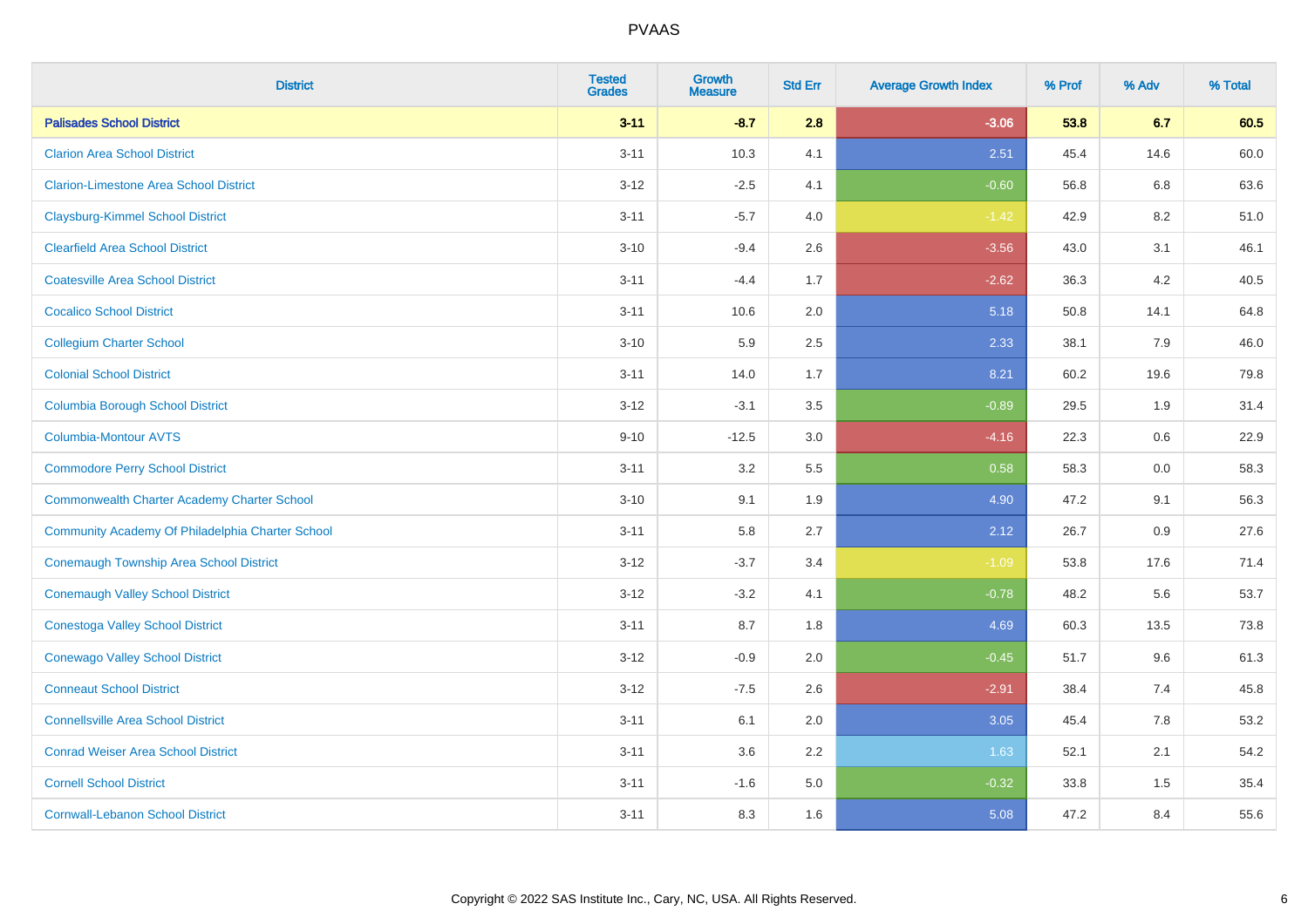| <b>District</b>                          | <b>Tested</b><br><b>Grades</b> | <b>Growth</b><br><b>Measure</b> | <b>Std Err</b> | <b>Average Growth Index</b> | % Prof | % Adv | % Total |
|------------------------------------------|--------------------------------|---------------------------------|----------------|-----------------------------|--------|-------|---------|
| <b>Palisades School District</b>         | $3 - 11$                       | $-8.7$                          | 2.8            | $-3.06$                     | 53.8   | 6.7   | 60.5    |
| <b>Corry Area School District</b>        | $3 - 11$                       | $-5.3$                          | 2.6            | $-2.03$                     | 38.5   | 6.0   | 44.5    |
| <b>Coudersport Area School District</b>  | $3 - 11$                       | 7.7                             | 3.7            | 2.06                        | 55.7   | 8.2   | 63.9    |
| <b>Council Rock School District</b>      | $3 - 11$                       | 8.9                             | 1.2            | 7.65                        | 62.8   | 16.6  | 79.4    |
| <b>Cranberry Area School District</b>    | $3 - 12$                       | 9.2                             | 3.0            | 3.04                        | 47.5   | 10.2  | 57.6    |
| <b>Crawford Central School District</b>  | $3 - 11$                       | $-4.7$                          | 2.2            | $-2.15$                     | 40.6   | 10.5  | 51.1    |
| <b>Crestwood School District</b>         | $3 - 11$                       | $-0.4$                          | 2.4            | $-0.17$                     | 57.4   | 17.0  | 74.4    |
| <b>Cumberland Valley School District</b> | $3 - 12$                       | 18.5                            | 1.3            | 14.64                       | 60.7   | 23.4  | 84.1    |
| <b>Curwensville Area School District</b> | $3 - 11$                       | $-27.9$                         | 4.1            | $-6.72$                     | 42.5   | 4.1   | 46.6    |
| <b>Dallas School District</b>            | $3 - 11$                       | $-2.5$                          | 2.2            | $-1.12$                     | 54.9   | 7.6   | 62.4    |
| <b>Dallastown Area School District</b>   | $3 - 11$                       | 13.5                            | 1.5            | 8.84                        | 56.0   | 17.9  | 73.8    |
| Daniel Boone Area School District        | $3 - 12$                       | 5.7                             | 2.0            | 2.88                        | 51.0   | 11.5  | 62.6    |
| <b>Danville Area School District</b>     | $3 - 11$                       | 0.4                             | 2.6            | 0.15                        | 57.4   | 18.4  | 75.7    |
| <b>Dauphin County Technical School</b>   | $9 - 11$                       | $-45.5$                         | 2.6            | $-17.72$                    | 14.4   | 2.5   | 16.9    |
| <b>Deer Lakes School District</b>        | $3 - 11$                       | 17.0                            | 2.7            | 6.32                        | 61.5   | 16.4  | 77.9    |
| <b>Delaware Valley School District</b>   | $3 - 11$                       | 12.6                            | 1.8            | 6.93                        | 55.2   | 16.2  | 71.4    |
| <b>Derry Area School District</b>        | $3 - 11$                       | 13.2                            | 2.8            | 4.69                        | 60.0   | 12.5  | 72.5    |
| <b>Derry Township School District</b>    | $3 - 10$                       | 12.8                            | 2.0            | 6.39                        | 54.8   | 25.8  | 80.6    |
| <b>Donegal School District</b>           | $3 - 12$                       | 3.1                             | 2.4            | 1.29                        | 60.6   | 9.1   | 69.7    |
| <b>Dover Area School District</b>        | $3 - 12$                       | 6.0                             | 2.1            | 2.94                        | 52.2   | 6.0   | 58.2    |
| Downingtown Area School District         | $3 - 11$                       | 12.1                            | 1.1            | 10.67                       | 60.0   | 23.5  | 83.6    |
| Dr Robert Ketterer Charter School Inc    | $6 - 12$                       | 10.1                            | 5.0            | 2.04                        | 14.9   | 0.4   | 15.3    |
| <b>Dubois Area School District</b>       | $3 - 11$                       | $-6.2$                          | 2.0            | $-3.07$                     | 50.9   | 13.4  | 64.3    |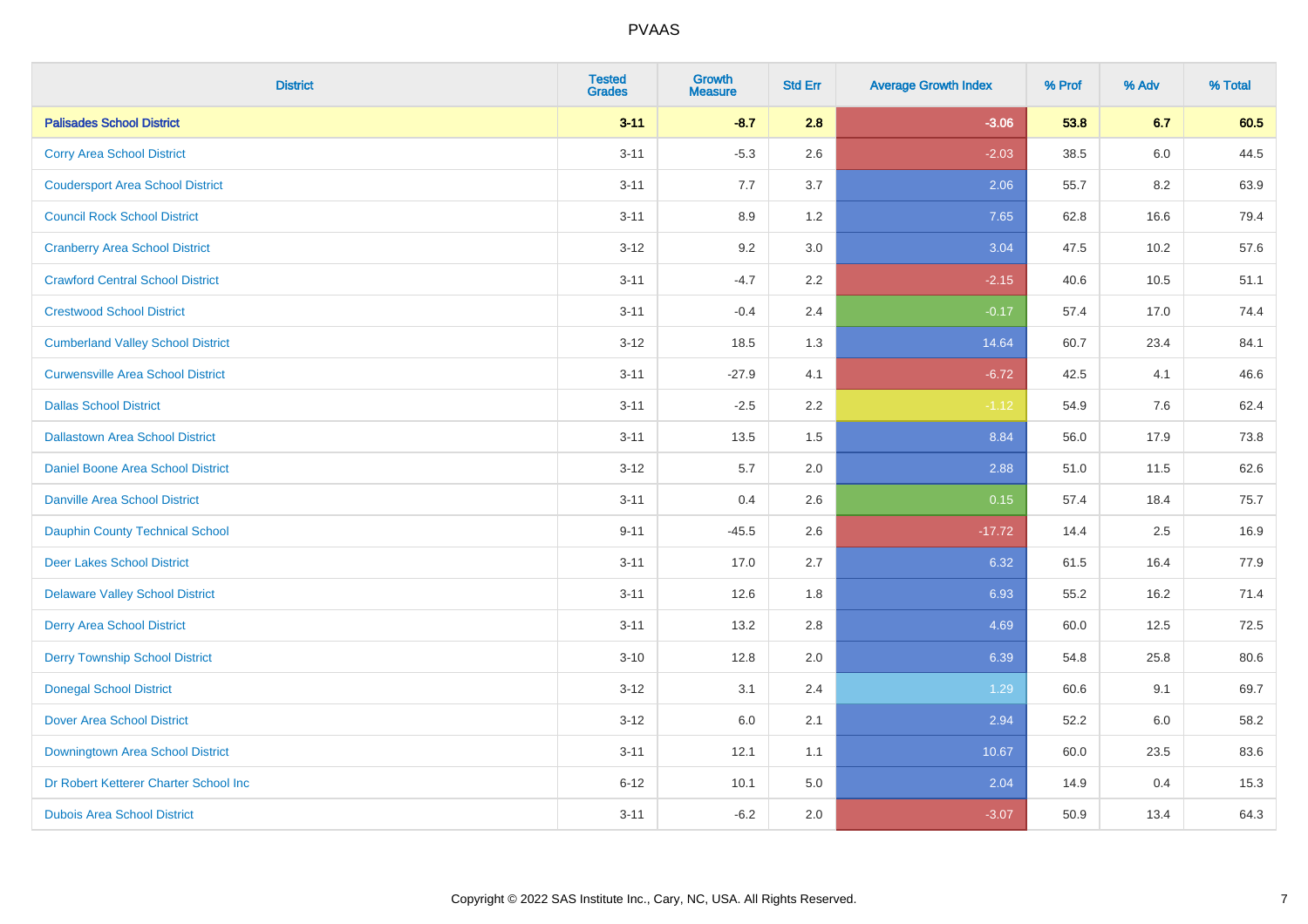| <b>District</b>                                   | <b>Tested</b><br><b>Grades</b> | <b>Growth</b><br><b>Measure</b> | <b>Std Err</b> | <b>Average Growth Index</b> | % Prof | % Adv   | % Total |
|---------------------------------------------------|--------------------------------|---------------------------------|----------------|-----------------------------|--------|---------|---------|
| <b>Palisades School District</b>                  | $3 - 11$                       | $-8.7$                          | 2.8            | $-3.06$                     | 53.8   | 6.7     | 60.5    |
| <b>Dunmore School District</b>                    | $3 - 11$                       | $-7.7$                          | 2.9            | $-2.62$                     | 34.0   | 7.2     | 41.2    |
| <b>East Allegheny School District</b>             | $3 - 11$                       | $-6.3$                          | 3.3            | $-1.87$                     | 31.9   | 9.7     | 41.7    |
| <b>East Lycoming School District</b>              | $3 - 11$                       | $-6.0$                          | 2.7            | $-2.24$                     | 48.3   | 4.2     | 52.5    |
| <b>East Penn School District</b>                  | $3 - 11$                       | 4.1                             | 1.3            | 3.27                        | 55.8   | 11.5    | 67.3    |
| East Pennsboro Area School District               | $3 - 11$                       | $-4.2$                          | 2.5            | $-1.71$                     | 60.8   | 8.5     | 69.3    |
| <b>East Stroudsburg Area School District</b>      | $3 - 11$                       | 0.1                             | 1.6            | 0.05                        | 45.8   | 7.8     | 53.6    |
| <b>Eastern Lancaster County School District</b>   | $3 - 12$                       | 4.5                             | 2.2            | 2.09                        | 46.3   | 11.4    | 57.6    |
| <b>Eastern Lebanon County School District</b>     | $3 - 11$                       | 8.6                             | 2.2            | 3.84                        | 48.8   | 11.4    | 60.3    |
| <b>Eastern York School District</b>               | $3 - 11$                       | 9.6                             | 2.6            | 3.71                        | 56.3   | 12.6    | 68.9    |
| <b>Easton Area School District</b>                | $3 - 12$                       | $-4.1$                          | 1.4            | $-2.91$                     | 39.9   | 4.0     | 43.9    |
| <b>Elizabeth Forward School District</b>          | $3 - 11$                       | $-8.4$                          | 2.4            | $-3.41$                     | 51.7   | 4.0     | 55.7    |
| Elizabethtown Area School District                | $3 - 12$                       | $-0.9$                          | 1.9            | $-0.47$                     | 50.0   | 11.2    | 61.2    |
| <b>Elk Lake School District</b>                   | $3 - 11$                       | $-4.0$                          | 3.3            | $-1.23$                     | 46.2   | 3.3     | 49.4    |
| <b>Ellwood City Area School District</b>          | $3 - 11$                       | $-4.2$                          | 3.2            | $-1.29$                     | 54.1   | 14.1    | 68.2    |
| <b>Ephrata Area School District</b>               | $3 - 11$                       | 5.6                             | 1.8            | 3.12                        | 54.7   | 9.5     | 64.2    |
| <b>Erie City School District</b>                  | $3 - 12$                       | $-14.5$                         | 1.6            | $-9.26$                     | 25.4   | 3.0     | 28.4    |
| Esperanza Academy Charter School                  | $4 - 11$                       | 4.0                             | 2.5            | 1.61                        | 32.4   | 0.7     | 33.1    |
| <b>Esperanza Cyber Charter School</b>             | $3 - 11$                       | 7.1                             | 6.1            | 1.16                        | 9.1    | $0.0\,$ | 9.1     |
| <b>Everett Area School District</b>               | $3 - 11$                       | 5.0                             | 3.4            | 1.47                        | 60.5   | 1.3     | 61.8    |
| <b>Executive Education Academy Charter School</b> | $3 - 10$                       | $-6.5$                          | 3.1            | $-2.08$                     | 23.7   | 2.2     | 25.8    |
| <b>Exeter Township School District</b>            | $3 - 11$                       | $-10.4$                         | 1.9            | $-5.44$                     | 50.6   | 2.7     | 53.3    |
| <b>Fairfield Area School District</b>             | $3 - 11$                       | $-5.6$                          | 3.4            | $-1.66$                     | 57.9   | 4.0     | 61.8    |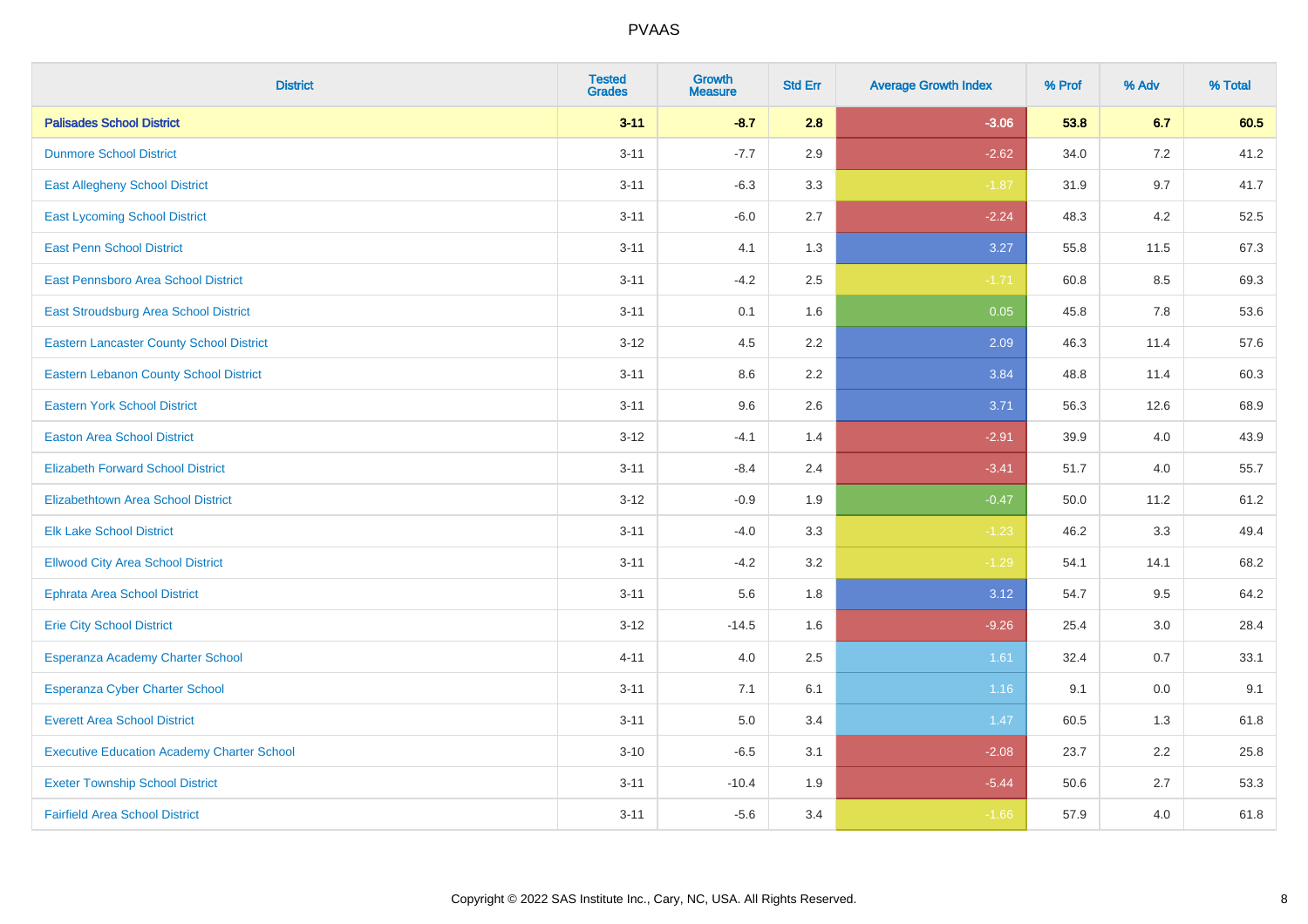| <b>District</b>                             | <b>Tested</b><br><b>Grades</b> | <b>Growth</b><br><b>Measure</b> | <b>Std Err</b> | <b>Average Growth Index</b> | % Prof | % Adv   | % Total |
|---------------------------------------------|--------------------------------|---------------------------------|----------------|-----------------------------|--------|---------|---------|
| <b>Palisades School District</b>            | $3 - 11$                       | $-8.7$                          | 2.8            | $-3.06$                     | 53.8   | 6.7     | 60.5    |
| <b>Fairview School District</b>             | $3 - 11$                       | 3.4                             | 2.6            | 1.32                        | 57.2   | 17.6    | 74.8    |
| <b>Fannett-Metal School District</b>        | $3 - 11$                       | $-3.4$                          | 5.1            | $-0.67$                     | 38.7   | 8.1     | 46.8    |
| <b>Farrell Area School District</b>         | $3 - 11$                       | $-10.4$                         | 4.3            | $-2.41$                     | 19.0   | $0.0\,$ | 19.0    |
| <b>Ferndale Area School District</b>        | $3 - 10$                       | $-5.8$                          | 4.3            | $-1.33$                     | 40.0   | 0.0     | 40.0    |
| <b>Fleetwood Area School District</b>       | $3 - 10$                       | 12.2                            | 2.2            | 5.68                        | 53.5   | 11.6    | 65.2    |
| <b>Forbes Road School District</b>          | $3 - 11$                       | 2.8                             | 5.1            | 0.56                        | 41.4   | 10.3    | 51.7    |
| <b>Forest Area School District</b>          | $3 - 11$                       | $-4.4$                          | 5.4            | $-0.81$                     | 36.2   | 2.1     | 38.3    |
| <b>Forest City Regional School District</b> | $3 - 12$                       | $-6.0$                          | 3.0            | $-1.96$                     | 44.1   | 0.0     | 44.1    |
| <b>Forest Hills School District</b>         | $3 - 11$                       | $-7.3$                          | 2.7            | $-2.74$                     | 41.1   | 13.7    | 54.8    |
| <b>Fort Cherry School District</b>          | $3 - 10$                       | $-5.9$                          | 3.8            | $-1.56$                     | 55.2   | 5.2     | 60.3    |
| <b>Fort Leboeuf School District</b>         | $3 - 11$                       | 11.7                            | 2.5            | 4.73                        | 48.5   | 21.1    | 69.6    |
| <b>Fox Chapel Area School District</b>      | $3 - 11$                       | 9.8                             | 1.8            | 5.36                        | 56.6   | 28.6    | 85.2    |
| <b>Franklin Area School District</b>        | $3 - 11$                       | 6.6                             | 2.8            | 2.34                        | 48.2   | 4.5     | 52.7    |
| <b>Franklin Regional School District</b>    | $3 - 11$                       | 2.0                             | 1.9            | 1.02                        | 66.7   | 15.5    | 82.1    |
| <b>Frazier School District</b>              | $3 - 11$                       | $-17.2$                         | 3.7            | $-4.70$                     | 37.1   | 1.6     | 38.7    |
| <b>Freedom Area School District</b>         | $3 - 11$                       | $-7.1$                          | $3.0\,$        | $-2.37$                     | 43.8   | 4.2     | 47.9    |
| <b>Freeport Area School District</b>        | $3 - 10$                       | 9.7                             | 2.5            | 3.91                        | 57.5   | 17.8    | 75.3    |
| <b>Galeton Area School District</b>         | $3 - 11$                       | 2.2                             | 5.3            | 0.42                        | 41.3   | 4.4     | 45.6    |
| <b>Garnet Valley School District</b>        | $3 - 10$                       | 10.9                            | 1.7            | 6.53                        | 67.1   | 19.0    | 86.1    |
| <b>Gateway School District</b>              | $3 - 11$                       | 0.8                             | 2.2            | 0.38                        | 52.1   | 13.8    | 65.9    |
| <b>General Mclane School District</b>       | $3 - 11$                       | 3.1                             | 2.9            | 1.07                        | 62.3   | 4.9     | 67.2    |
| <b>Gettysburg Area School District</b>      | $3 - 11$                       | $-4.0$                          | 2.1            | $-1.89$                     | 45.3   | 14.0    | 59.3    |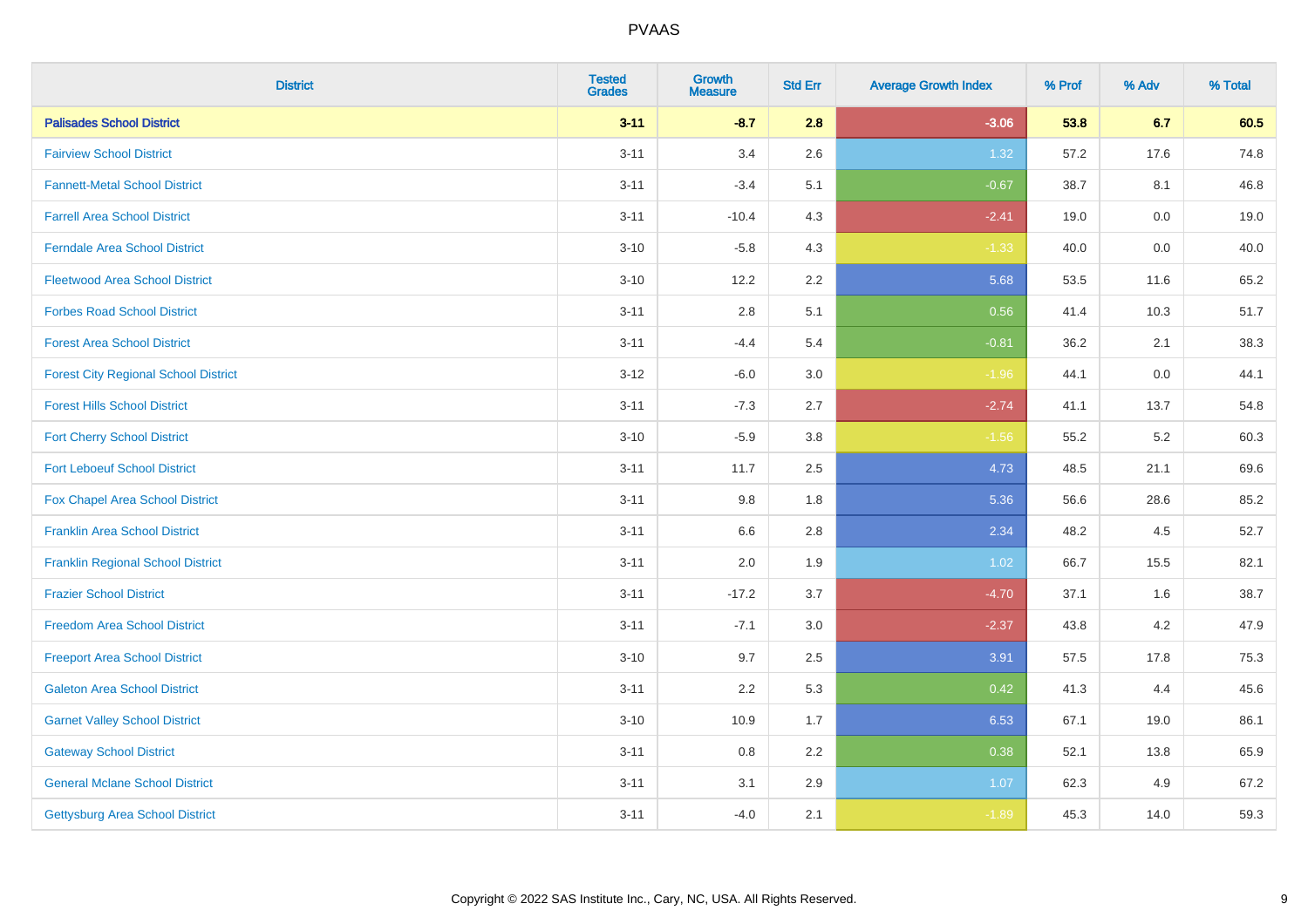| <b>District</b>                               | <b>Tested</b><br><b>Grades</b> | <b>Growth</b><br><b>Measure</b> | <b>Std Err</b> | <b>Average Growth Index</b> | % Prof | % Adv | % Total |
|-----------------------------------------------|--------------------------------|---------------------------------|----------------|-----------------------------|--------|-------|---------|
| <b>Palisades School District</b>              | $3 - 11$                       | $-8.7$                          | 2.8            | $-3.06$                     | 53.8   | 6.7   | 60.5    |
| <b>Gillingham Charter School</b>              | $3 - 11$                       | $-4.4$                          | 5.6            | $-0.77$                     | 20.8   | 8.3   | 29.2    |
| <b>Girard School District</b>                 | $3 - 11$                       | $-0.6$                          | 2.7            | $-0.22$                     | 53.9   | 15.6  | 69.6    |
| <b>Glendale School District</b>               | $3 - 10$                       | $-0.9$                          | 3.7            | $-0.24$                     | 50.0   | 5.4   | 55.4    |
| <b>Governor Mifflin School District</b>       | $3 - 11$                       | 4.1                             | 1.8            | 2.33                        | 42.5   | 7.2   | 49.7    |
| <b>Great Valley School District</b>           | $3 - 11$                       | 15.0                            | 1.9            | 7.98                        | 50.0   | 35.0  | 85.0    |
| <b>Greater Johnstown School District</b>      | $3 - 11$                       | $-3.1$                          | 2.6            | $-1.19$                     | 26.1   | 0.0   | 26.1    |
| <b>Greater Latrobe School District</b>        | $3 - 11$                       | 0.6                             | 1.9            | 0.31                        | 55.5   | 14.1  | 69.5    |
| <b>Greater Nanticoke Area School District</b> | $3 - 12$                       | 11.2                            | 2.8            | 4.01                        | 38.0   | 12.4  | 50.4    |
| <b>Greencastle-Antrim School District</b>     | $3 - 11$                       | $-3.0$                          | 2.2            | $-1.36$                     | 62.4   | 9.9   | 72.3    |
| <b>Greensburg Salem School District</b>       | $3 - 11$                       | $-4.4$                          | 2.4            | $-1.88$                     | 47.6   | 4.9   | 52.4    |
| <b>Greenville Area School District</b>        | $3 - 11$                       | 0.7                             | 2.9            | 0.26                        | 53.4   | 6.9   | 60.3    |
| <b>Greenwood School District</b>              | $3 - 11$                       | 15.9                            | 3.9            | 4.11                        | 50.0   | 25.0  | 75.0    |
| <b>Grove City Area School District</b>        | $3 - 12$                       | 5.1                             | 2.4            | 2.09                        | 36.4   | 16.5  | 52.8    |
| <b>Halifax Area School District</b>           | $3 - 11$                       | 4.7                             | 3.9            | 1.22                        | 61.5   | 9.6   | 71.2    |
| <b>Hamburg Area School District</b>           | $3 - 11$                       | 8.9                             | 2.5            | 3.63                        | 43.5   | 8.2   | 51.7    |
| <b>Hampton Township School District</b>       | $3 - 11$                       | 5.1                             | 2.2            | 2.35                        | 54.0   | 28.2  | 82.2    |
| <b>Hanover Area School District</b>           | $3 - 11$                       | 2.2                             | 4.6            | 0.48                        | 42.9   | 5.7   | 48.6    |
| <b>Hanover Public School District</b>         | $3 - 11$                       | 5.2                             | 2.8            | 1.83                        | 52.2   | 14.4  | 66.7    |
| <b>Harbor Creek School District</b>           | $3 - 11$                       | $-7.1$                          | 2.7            | $-2.67$                     | 48.8   | 15.2  | 64.0    |
| Harmony Area School District                  | $3 - 10$                       | 4.5                             | 6.3            | 0.72                        | 33.3   | 13.3  | 46.7    |
| <b>Harrisburg City School District</b>        | $3 - 11$                       | $-0.4$                          | 2.1            | $-0.19$                     | 15.1   | 0.4   | 15.5    |
| Hatboro-Horsham School District               | $3 - 11$                       | $-12.8$                         | 1.7            | $-7.47$                     | 45.6   | 7.2   | 52.8    |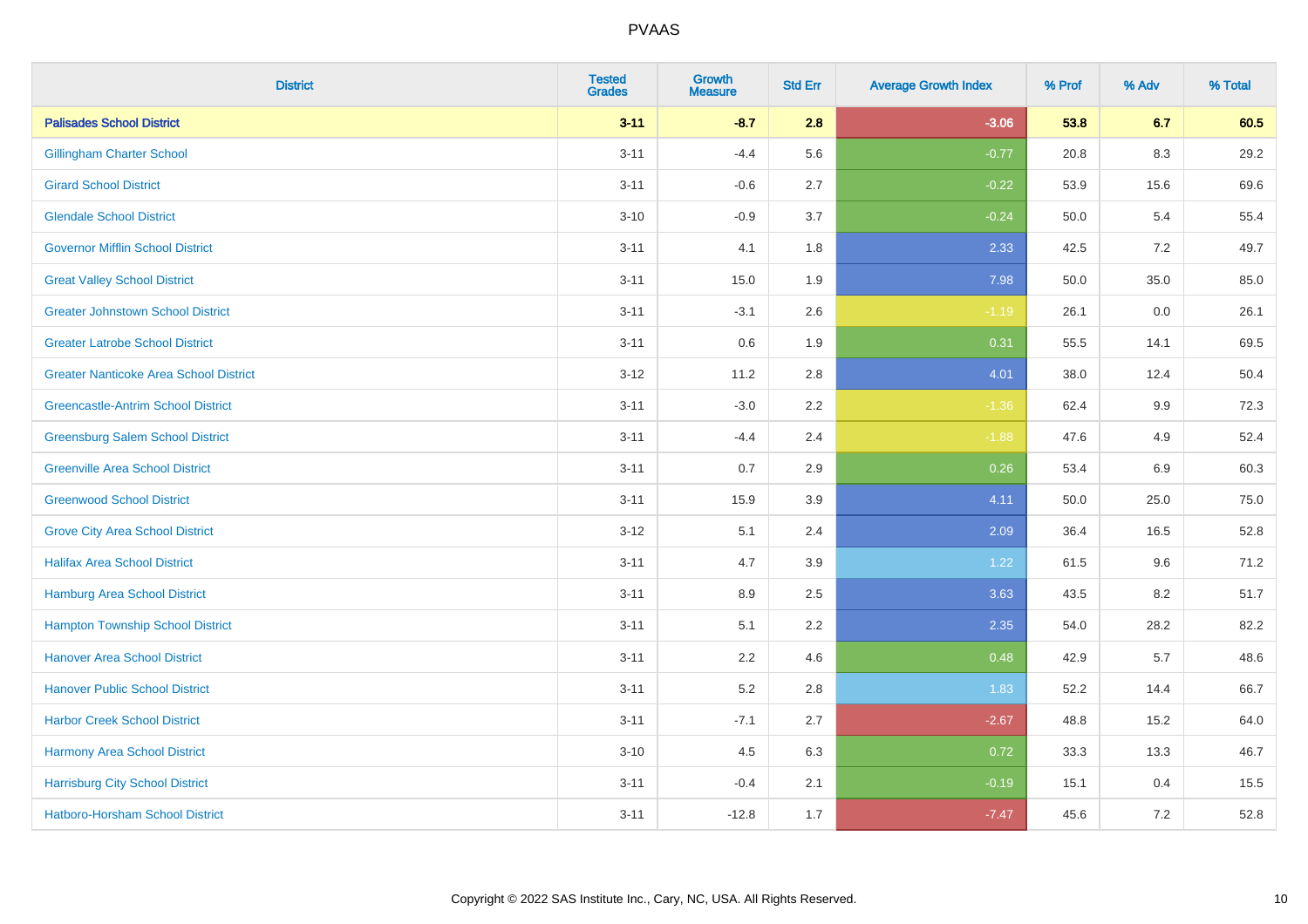| <b>District</b>                               | <b>Tested</b><br><b>Grades</b> | <b>Growth</b><br><b>Measure</b> | <b>Std Err</b> | <b>Average Growth Index</b> | % Prof | % Adv | % Total |
|-----------------------------------------------|--------------------------------|---------------------------------|----------------|-----------------------------|--------|-------|---------|
| <b>Palisades School District</b>              | $3 - 11$                       | $-8.7$                          | 2.8            | $-3.06$                     | 53.8   | 6.7   | 60.5    |
| <b>Haverford Township School District</b>     | $3 - 11$                       | 8.0                             | 1.5            | 5.27                        | 53.0   | 25.5  | 78.6    |
| <b>Hazleton Area School District</b>          | $3 - 11$                       | 9.6                             | 1.4            | 6.77                        | 45.0   | 7.8   | 52.9    |
| <b>Hempfield Area School District</b>         | $3 - 12$                       | 4.6                             | 1.6            | 2.86                        | 53.5   | 20.1  | 73.6    |
| <b>Hempfield School District</b>              | $3 - 11$                       | 0.1                             | 1.4            | 0.08                        | 58.2   | 9.9   | 68.2    |
| <b>Hermitage School District</b>              | $3 - 12$                       | 3.8                             | 2.4            | 1.60                        | 57.5   | 9.3   | 66.8    |
| <b>Highlands School District</b>              | $3 - 11$                       | $-7.4$                          | 2.7            | $-2.76$                     | 44.4   | 3.7   | 48.2    |
| <b>Hollidaysburg Area School District</b>     | $3 - 11$                       | 6.0                             | 2.1            | 2.88                        | 57.1   | 12.3  | 69.4    |
| <b>Homer-Center School District</b>           | $3 - 11$                       | 9.7                             | 3.6            | 2.70                        | 45.1   | 17.2  | 62.3    |
| Hope For Hyndman Charter School               | $3 - 11$                       | $-2.0$                          | 6.1            | $-0.32$                     | 33.3   | 0.0   | 33.3    |
| <b>Hopewell Area School District</b>          | $3 - 11$                       | 2.6                             | 2.7            | 0.97                        | 58.4   | 4.0   | 62.4    |
| Huntingdon Area School District               | $3 - 11$                       | $-2.0$                          | 2.7            | $-0.72$                     | 36.8   | 10.3  | 47.0    |
| Imhotep Institute Charter High School         | $9 - 11$                       | $-5.3$                          | 5.8            | $-0.92$                     | 25.0   | 0.0   | 25.0    |
| <b>Indiana Area School District</b>           | $3 - 11$                       | $-5.3$                          | 2.3            | $-2.28$                     | 47.6   | 18.4  | 66.1    |
| <b>Innovative Arts Academy Charter School</b> | $6 - 11$                       | $-9.1$                          | 3.7            | $-2.44$                     | 9.5    | 0.0   | 9.5     |
| Insight PA Cyber Charter School               | $3 - 11$                       | 0.7                             | 5.7            | 0.12                        | 50.0   | 4.8   | 54.8    |
| <b>Interboro School District</b>              | $3 - 12$                       | $-7.3$                          | 2.1            | $-3.43$                     | 46.6   | 4.8   | 51.4    |
| <b>Iroquois School District</b>               | $3 - 11$                       | 13.1                            | 3.0            | 4.35                        | 48.2   | 7.8   | 56.0    |
| Jamestown Area School District                | $3 - 11$                       | 13.5                            | 4.2            | 3.19                        | 64.4   | 13.3  | 77.8    |
| Jeannette City School District                | $3 - 11$                       | $-4.3$                          | 3.8            | $-1.13$                     | 46.7   | 7.5   | 54.2    |
| Jefferson County-Dubois AVTS                  | $9 - 11$                       | $-16.2$                         | 3.9            | $-4.16$                     | 23.0   | 0.0   | 23.0    |
| Jefferson-Morgan School District              | $3 - 10$                       | $-9.9$                          | 4.2            | $-2.35$                     | 43.8   | 4.2   | 47.9    |
| <b>Jenkintown School District</b>             | $3 - 11$                       | 12.5                            | 4.4            | 2.84                        | 54.6   | 29.6  | 84.1    |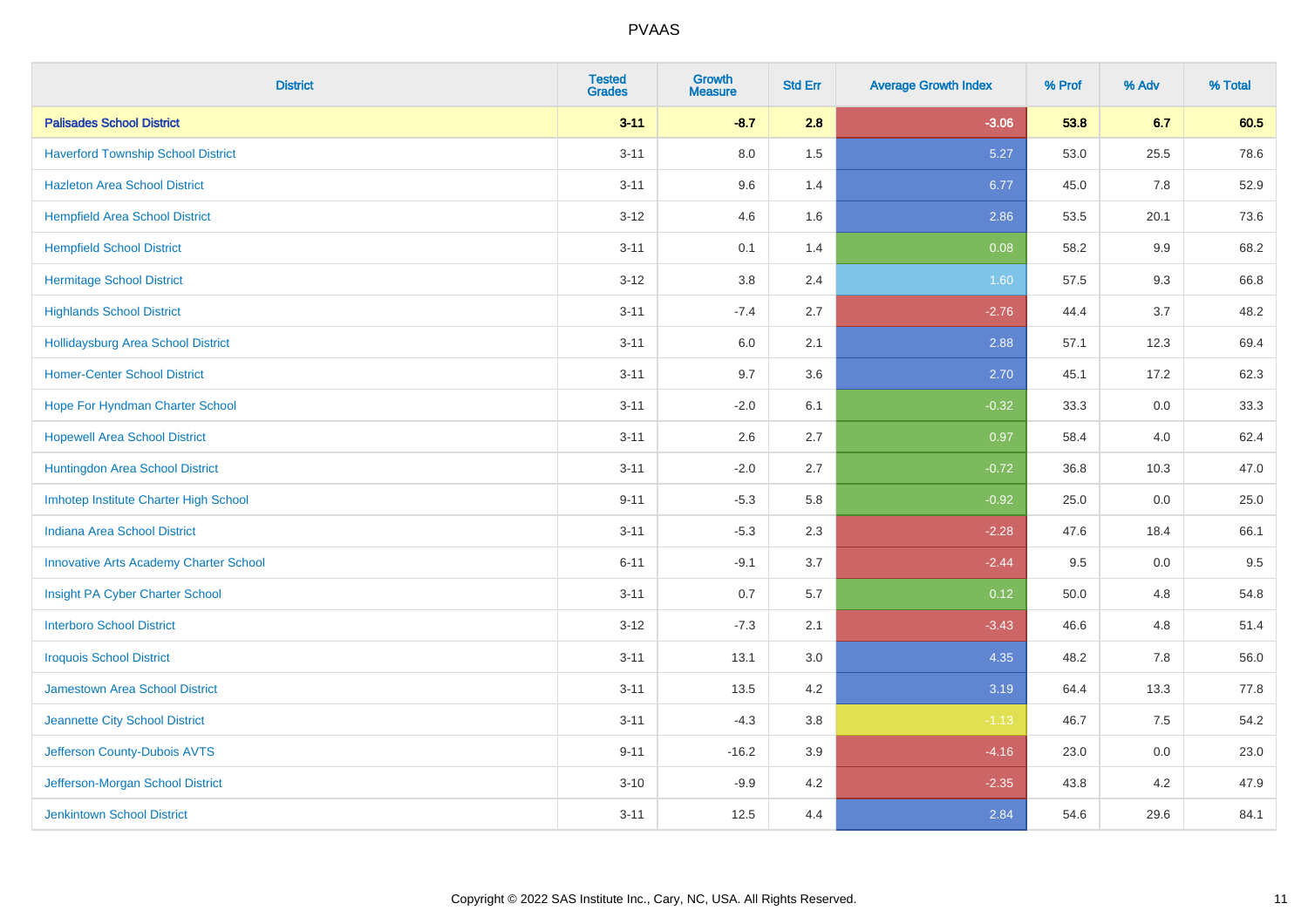| <b>District</b>                                 | <b>Tested</b><br><b>Grades</b> | <b>Growth</b><br><b>Measure</b> | <b>Std Err</b> | <b>Average Growth Index</b> | % Prof | % Adv | % Total |
|-------------------------------------------------|--------------------------------|---------------------------------|----------------|-----------------------------|--------|-------|---------|
| <b>Palisades School District</b>                | $3 - 11$                       | $-8.7$                          | 2.8            | $-3.06$                     | 53.8   | 6.7   | 60.5    |
| <b>Jersey Shore Area School District</b>        | $3 - 11$                       | 0.5                             | 2.6            | 0.21                        | 47.1   | 9.2   | 56.2    |
| Jim Thorpe Area School District                 | $3 - 11$                       | $-5.8$                          | 2.7            | $-2.19$                     | 33.3   | 7.4   | 40.7    |
| Johnsonburg Area School District                | $3 - 11$                       | $-14.1$                         | 3.9            | $-3.62$                     | 54.0   | 4.6   | 58.6    |
| <b>Juniata County School District</b>           | $3 - 12$                       | $-4.9$                          | 2.1            | $-2.26$                     | 38.5   | 2.9   | 41.4    |
| <b>Juniata Valley School District</b>           | $3 - 11$                       | $-3.9$                          | 3.5            | $-1.10$                     | 44.4   | 3.5   | 47.8    |
| <b>Kane Area School District</b>                | $3 - 10$                       | $-3.7$                          | 3.2            | $-1.17$                     | 39.5   | 9.9   | 49.4    |
| Karns City Area School District                 | $3 - 11$                       | $-6.0$                          | 2.9            | $-2.03$                     | 53.1   | 8.3   | 61.5    |
| <b>Kennett Consolidated School District</b>     | $3 - 11$                       | 4.8                             | 1.8            | 2.61                        | 52.5   | 10.7  | 63.2    |
| <b>Keystone Central School District</b>         | $3 - 11$                       | $-5.1$                          | 2.0            | $-2.46$                     | 44.7   | 4.6   | 49.4    |
| <b>Keystone Education Center Charter School</b> | $3 - 12$                       | $-12.9$                         | 5.9            | $-2.19$                     | 28.0   | 0.0   | 28.0    |
| <b>Keystone Oaks School District</b>            | $3 - 11$                       | 5.5                             | 2.6            | 2.07                        | 53.2   | 12.1  | 65.4    |
| <b>Keystone School District</b>                 | $3 - 11$                       | 3.1                             | 3.3            | 0.94                        | 50.6   | 6.5   | 57.1    |
| <b>KIPP Dubois Charter School</b>               | $9 - 10$                       | 4.7                             | 3.3            | 1.40                        | 31.0   | 1.4   | 32.4    |
| <b>Kiski Area School District</b>               | $3 - 11$                       | $-3.7$                          | 2.0            | $-1.86$                     | 57.4   | 10.4  | 67.8    |
| <b>Kutztown Area School District</b>            | $3 - 12$                       | $-0.2$                          | 3.2            | $-0.05$                     | 55.4   | 13.3  | 68.7    |
| La Academia Partnership Charter School          | $6 - 11$                       | $-11.0$                         | 4.7            | $-2.34$                     | 6.8    | 0.0   | 6.8     |
| Lackawanna Trail School District                | $3 - 10$                       | $-21.7$                         | 3.5            | $-6.20$                     | 38.5   | 1.5   | 40.0    |
| <b>Lakeland School District</b>                 | $3 - 11$                       | 1.1                             | 2.8            | 0.38                        | 48.6   | 3.7   | 52.3    |
| Lake-Lehman School District                     | $3 - 11$                       | 10.8                            | 2.7            | 3.93                        | 55.3   | 7.9   | 63.2    |
| <b>Lakeview School District</b>                 | $3 - 11$                       | $-0.9$                          | 3.7            | $-0.24$                     | 60.3   | 3.2   | 63.5    |
| Lampeter-Strasburg School District              | $3 - 12$                       | $-8.6$                          | 2.0            | $-4.33$                     | 55.1   | 9.8   | 64.8    |
| <b>Lancaster School District</b>                | $3 - 12$                       | $-15.8$                         | 1.5            | $-10.90$                    | 14.6   | 2.3   | 16.9    |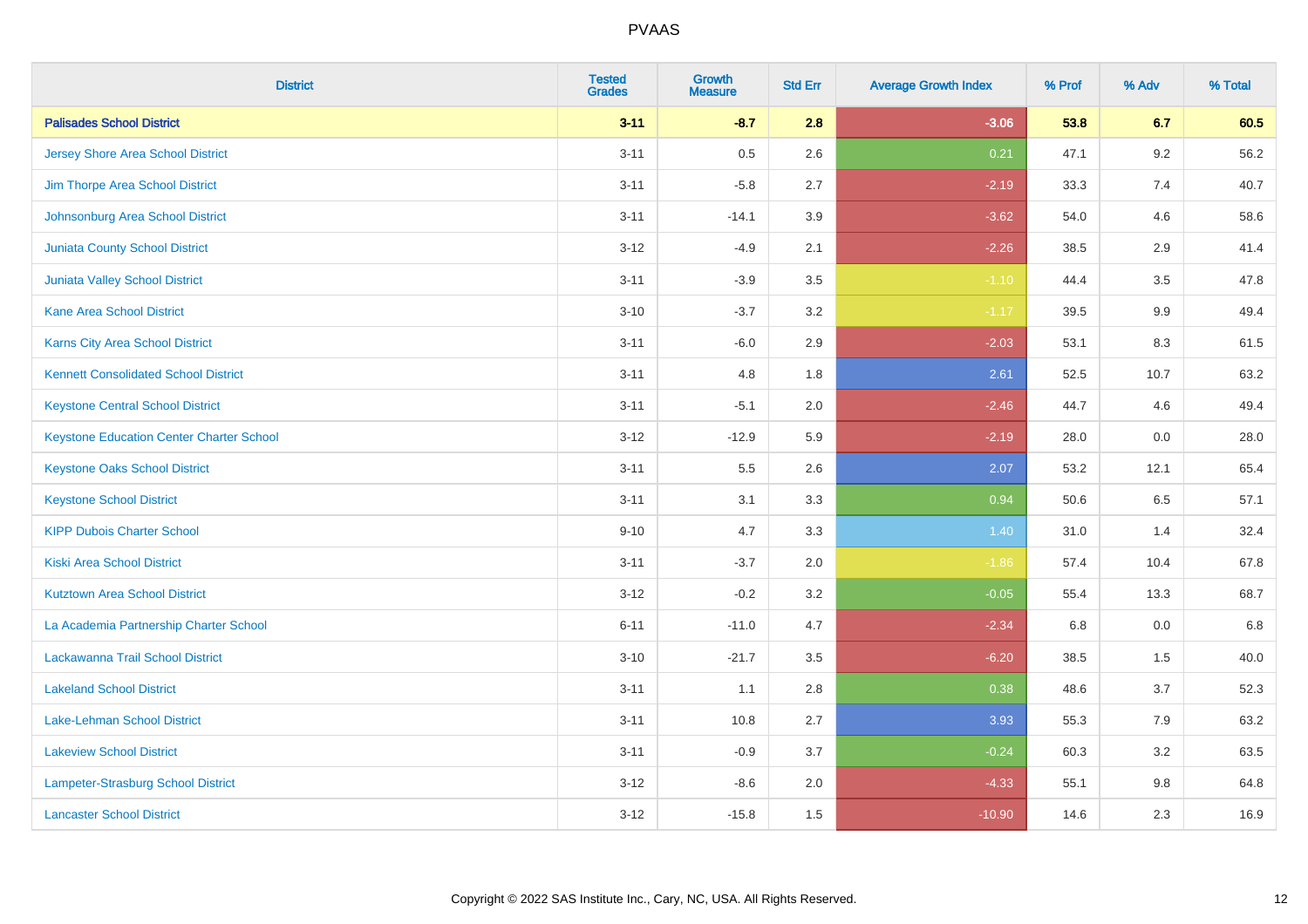| <b>District</b>                                    | <b>Tested</b><br><b>Grades</b> | <b>Growth</b><br><b>Measure</b> | <b>Std Err</b> | <b>Average Growth Index</b> | % Prof | % Adv | % Total |
|----------------------------------------------------|--------------------------------|---------------------------------|----------------|-----------------------------|--------|-------|---------|
| <b>Palisades School District</b>                   | $3 - 11$                       | $-8.7$                          | 2.8            | $-3.06$                     | 53.8   | 6.7   | 60.5    |
| <b>Laurel Highlands School District</b>            | $3 - 11$                       | 4.3                             | 2.4            | 1.81                        | 44.9   | 9.6   | 54.5    |
| <b>Laurel School District</b>                      | $3 - 11$                       | 1.8                             | 3.1            | 0.59                        | 70.1   | 2.3   | 72.4    |
| <b>Lawrence County CTC</b>                         | $10 - 11$                      | $-21.7$                         | 3.6            | $-6.05$                     | 19.8   | 0.0   | 19.8    |
| <b>Lebanon School District</b>                     | $3 - 11$                       | $-1.6$                          | 1.9            | $-0.80$                     | 24.4   | 2.6   | 27.0    |
| Leechburg Area School District                     | $3 - 11$                       | 4.4                             | 4.0            | 1.09                        | 47.8   | 19.6  | 67.4    |
| <b>Lehigh Career &amp; Technical Institute</b>     | $10 - 12$                      | 5.6                             | 5.6            | 0.99                        | 78.3   | 0.0   | 78.3    |
| Lehigh Valley Academy Regional Charter School      | $3 - 11$                       | 0.7                             | 2.3            | 0.32                        | 46.3   | 5.0   | 51.4    |
| Lehigh Valley Charter High School For The Arts     | $9 - 10$                       | 7.3                             | 2.6            | 2.82                        | 62.3   | 18.2  | 80.5    |
| <b>Lehighton Area School District</b>              | $3 - 11$                       | $-1.6$                          | 2.3            | $-0.70$                     | 51.1   | 5.6   | 56.7    |
| <b>Lewisburg Area School District</b>              | $3 - 11$                       | $-2.7$                          | 2.6            | $-1.03$                     | 57.0   | 18.5  | 75.6    |
| <b>Ligonier Valley School District</b>             | $3 - 11$                       | 4.2                             | 3.1            | 1.34                        | 59.1   | 10.3  | 69.5    |
| Lincoln Leadership Academy Charter School          | $3 - 12$                       | 14.2                            | 6.4            | 2.22                        | 23.5   | 0.0   | 23.5    |
| <b>Lincoln Park Performing Arts Charter School</b> | $7 - 11$                       | 3.6                             | 2.5            | 1.42                        | 59.6   | 14.7  | 74.3    |
| <b>Line Mountain School District</b>               | $3 - 11$                       | 4.1                             | 3.2            | 1.27                        | 52.9   | 9.2   | 62.1    |
| <b>Littlestown Area School District</b>            | $3 - 11$                       | 11.4                            | 2.5            | 4.62                        | 55.2   | 10.4  | 65.6    |
| <b>Lower Dauphin School District</b>               | $3 - 11$                       | 0.6                             | 1.9            | 0.33                        | 49.2   | 12.6  | 61.8    |
| <b>Lower Merion School District</b>                | $3 - 11$                       | 19.0                            | 1.3            | 14.93                       | 55.6   | 29.9  | 85.5    |
| <b>Lower Moreland Township School District</b>     | $3 - 11$                       | 2.0                             | 2.2            | 0.95                        | 62.8   | 17.0  | 79.8    |
| <b>Loyalsock Township School District</b>          | $3 - 12$                       | 4.2                             | 2.8            | 1.47                        | 54.3   | 2.1   | 56.4    |
| <b>Mahanoy Area School District</b>                | $3 - 10$                       | $-9.0$                          | 3.6            | $-2.49$                     | 26.2   | 1.6   | 27.9    |
| <b>Manheim Central School District</b>             | $3 - 11$                       | 2.1                             | 2.1            | 1.01                        | 53.2   | 11.6  | 64.8    |
| <b>Manheim Township School District</b>            | $3 - 12$                       | $-0.9$                          | 1.6            | $-0.58$                     | 53.2   | 15.5  | 68.7    |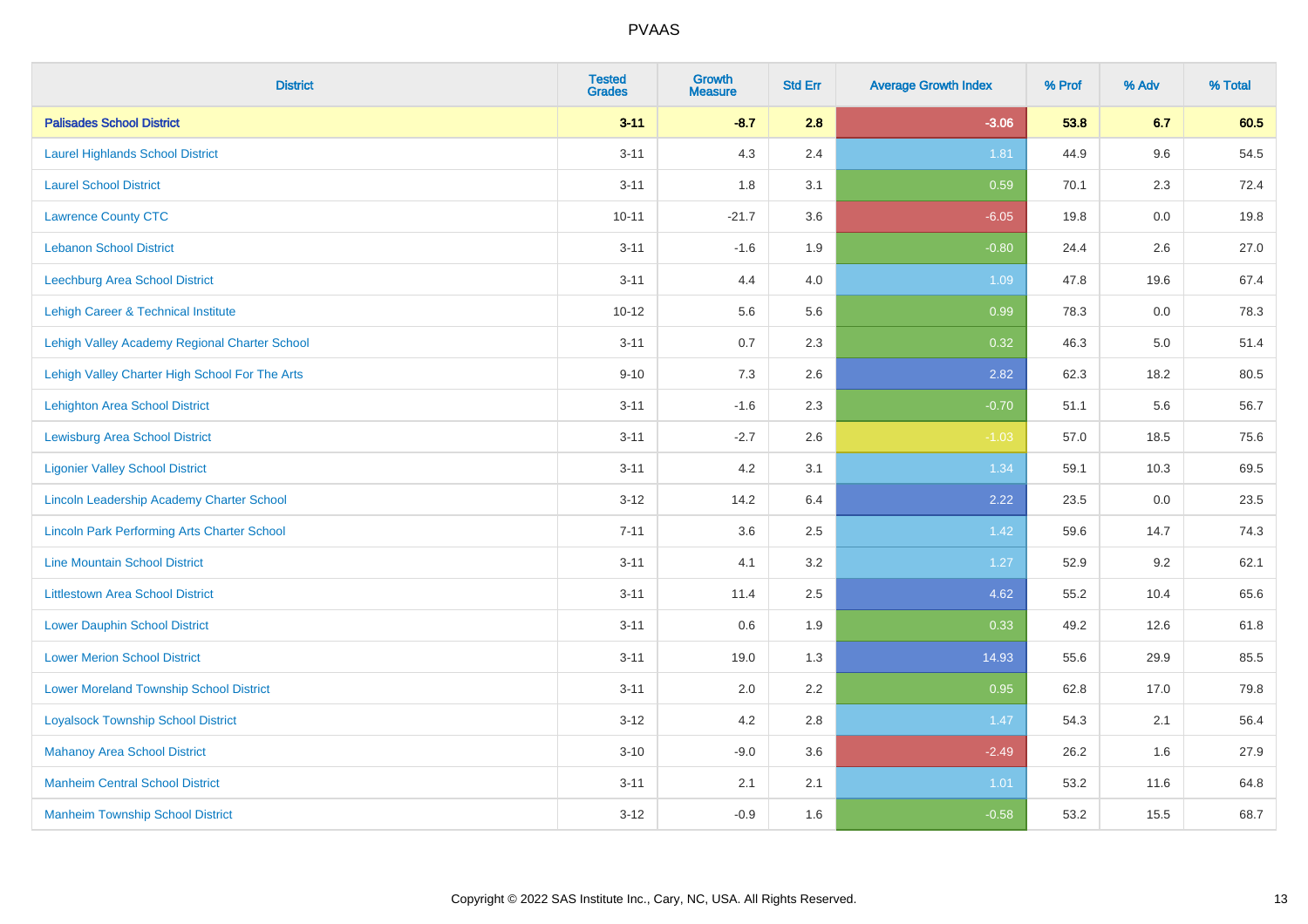| <b>District</b>                                   | <b>Tested</b><br><b>Grades</b> | <b>Growth</b><br><b>Measure</b> | <b>Std Err</b> | <b>Average Growth Index</b> | % Prof | % Adv | % Total |
|---------------------------------------------------|--------------------------------|---------------------------------|----------------|-----------------------------|--------|-------|---------|
| <b>Palisades School District</b>                  | $3 - 11$                       | $-8.7$                          | 2.8            | $-3.06$                     | 53.8   | 6.7   | 60.5    |
| <b>Marion Center Area School District</b>         | $3 - 10$                       | $-12.0$                         | 3.1            | $-3.87$                     | 33.7   | 1.1   | 34.8    |
| Maritime Academy Charter School                   | $3 - 10$                       | $-11.4$                         | 3.5            | $-3.29$                     | 15.2   | 0.0   | 15.2    |
| <b>Marple Newtown School District</b>             | $3 - 11$                       | 2.0                             | 2.4            | 0.81                        | 57.6   | 12.8  | 70.4    |
| <b>Mars Area School District</b>                  | $3 - 10$                       | 5.7                             | 2.1            | 2.75                        | 57.9   | 18.2  | 76.1    |
| <b>MaST Community Charter School</b>              | $3 - 10$                       | $-4.1$                          | 2.7            | $-1.52$                     | 44.0   | 9.5   | 53.4    |
| <b>MaST Community Charter School II</b>           | $3 - 10$                       | 4.4                             | 3.2            | 1.37                        | 28.4   | 3.4   | 31.8    |
| <b>Mastery Charter High School-Lenfest Campus</b> | $7 - 11$                       | 2.5                             | 5.7            | 0.43                        | 40.0   | 0.0   | 40.0    |
| <b>Mastery Charter School - Gratz Campus</b>      | $7 - 10$                       | $-23.9$                         | 4.5            | $-5.29$                     | 2.9    | 0.0   | 2.9     |
| <b>Mastery Charter School - Hardy Williams</b>    | $3 - 11$                       | 11.4                            | 3.4            | 3.33                        | 44.3   | 5.7   | 50.0    |
| <b>Mastery Charter School - Pickett Campus</b>    | $6 - 10$                       | 5.6                             | 5.7            | 1.00                        | 27.8   | 0.0   | 27.8    |
| Mastery Charter School - Shoemaker Campus         | $7 - 10$                       | 4.1                             | 3.0            | 1.34                        | 20.9   | 3.3   | 24.2    |
| <b>Mastery Charter School - Thomas Campus</b>     | $3 - 10$                       | 2.1                             | 6.2            | 0.33                        | 28.6   | 0.0   | 28.6    |
| <b>Mcguffey School District</b>                   | $3 - 11$                       | 2.1                             | 2.6            | 0.81                        | 57.7   | 3.1   | 60.8    |
| <b>Mckeesport Area School District</b>            | $3 - 12$                       | 9.0                             | 2.4            | 3.72                        | 31.0   | 4.5   | 35.5    |
| Mechanicsburg Area School District                | $3 - 11$                       | 5.9                             | 1.8            | 3.29                        | 57.2   | 13.7  | 70.9    |
| <b>Mercer Area School District</b>                | $3 - 11$                       | $-0.2$                          | 3.3            | $-0.06$                     | 56.0   | 8.0   | 64.0    |
| <b>Methacton School District</b>                  | $3 - 11$                       | 2.5                             | 1.7            | 1.43                        | 62.5   | 16.4  | 79.0    |
| Meyersdale Area School District                   | $3 - 11$                       | 4.2                             | 4.0            | 1.07                        | 43.1   | 6.9   | 50.0    |
| <b>Mid Valley School District</b>                 | $3 - 10$                       | $-1.7$                          | 3.0            | $-0.55$                     | 45.1   | 7.8   | 52.9    |
| <b>Middletown Area School District</b>            | $3 - 11$                       | $-5.3$                          | 2.6            | $-2.05$                     | 46.4   | 5.3   | 51.7    |
| <b>Midd-West School District</b>                  | $3 - 11$                       | 10.3                            | 2.7            | 3.80                        | 58.0   | 13.4  | 71.4    |
| <b>Mifflin County School District</b>             | $3 - 11$                       | 9.1                             | 1.7            | 5.49                        | 47.1   | 6.7   | 53.8    |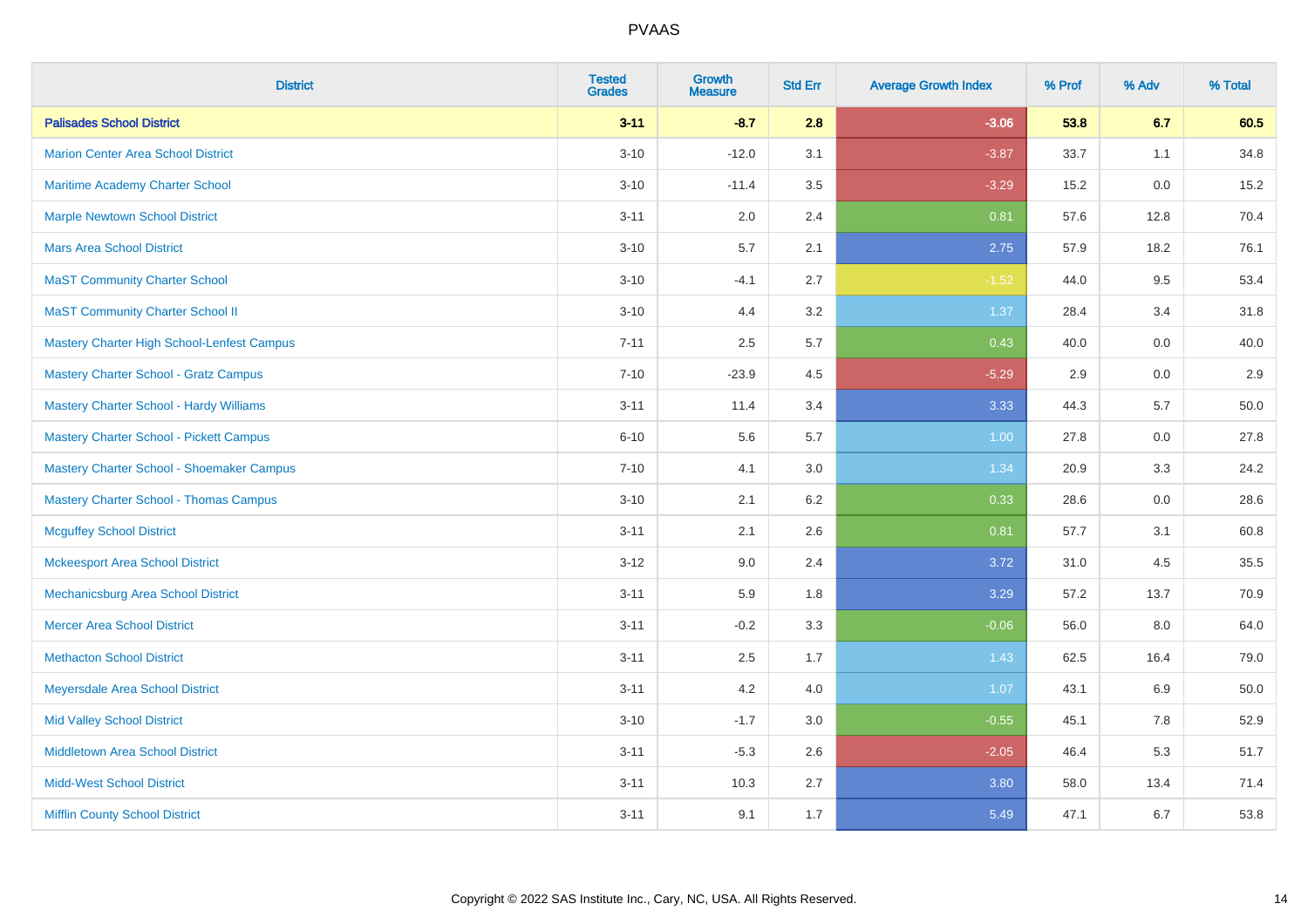| <b>District</b>                            | <b>Tested</b><br><b>Grades</b> | <b>Growth</b><br><b>Measure</b> | <b>Std Err</b> | <b>Average Growth Index</b> | % Prof | % Adv | % Total |
|--------------------------------------------|--------------------------------|---------------------------------|----------------|-----------------------------|--------|-------|---------|
| <b>Palisades School District</b>           | $3 - 11$                       | $-8.7$                          | 2.8            | $-3.06$                     | 53.8   | 6.7   | 60.5    |
| Mifflinburg Area School District           | $3 - 11$                       | $-15.8$                         | 2.5            | $-6.30$                     | 42.4   | 4.0   | 46.4    |
| <b>Millcreek Township School District</b>  | $3 - 11$                       | 3.1                             | 1.5            | 2.06                        | 55.6   | 14.2  | 69.7    |
| <b>Millersburg Area School District</b>    | $3 - 11$                       | $6.2\,$                         | 3.8            | 1.63                        | 51.8   | 7.4   | 59.3    |
| <b>Millville Area School District</b>      | $3-12$                         | $-0.9$                          | 4.7            | $-0.18$                     | 51.4   | 5.4   | 56.8    |
| <b>Milton Area School District</b>         | $3 - 11$                       | $-8.7$                          | 2.5            | $-3.52$                     | 45.4   | 6.9   | 52.3    |
| <b>Minersville Area School District</b>    | $3 - 11$                       | $-14.4$                         | 3.7            | $-3.90$                     | 39.3   | 3.3   | 42.6    |
| <b>Mohawk Area School District</b>         | $3 - 11$                       | $-7.5$                          | 3.1            | $-2.45$                     | 49.4   | 11.0  | 60.4    |
| <b>Monessen City School District</b>       | $3 - 10$                       | 8.3                             | 4.5            | 1.85                        | 42.9   | 2.9   | 45.7    |
| <b>Moniteau School District</b>            | $3 - 11$                       | $-11.8$                         | 3.3            | $-3.56$                     | 50.0   | 6.3   | 56.3    |
| <b>Montgomery Area School District</b>     | $3 - 11$                       | 10.7                            | 3.6            | 2.96                        | 48.7   | 12.4  | 61.1    |
| <b>Montour School District</b>             | $3 - 11$                       | $-1.8$                          | 2.1            | $-0.88$                     | 61.4   | 15.1  | 76.5    |
| <b>Montoursville Area School District</b>  | $3 - 12$                       | 10.8                            | 2.5            | 4.24                        | 44.6   | 20.1  | 64.8    |
| <b>Montrose Area School District</b>       | $3 - 10$                       | $-5.5$                          | 3.0            | $-1.82$                     | 46.7   | 5.4   | 52.2    |
| <b>Moon Area School District</b>           | $3 - 11$                       | 8.2                             | 1.9            | 4.25                        | 58.7   | 18.5  | 77.2    |
| Morrisville Borough School District        | $3 - 11$                       | 4.8                             | 4.3            | 1.10                        | 30.2   | 2.3   | 32.6    |
| <b>Moshannon Valley School District</b>    | $3 - 10$                       | $-7.0$                          | 3.4            | $-2.01$                     | 48.5   | 0.0   | 48.5    |
| <b>Mount Carmel Area School District</b>   | $3 - 11$                       | $-0.6$                          | 3.1            | $-0.18$                     | 45.3   | 2.1   | 47.4    |
| <b>Mount Pleasant Area School District</b> | $3 - 11$                       | $-5.0$                          | 2.6            | $-1.93$                     | 52.6   | 0.0   | 52.6    |
| <b>Mount Union Area School District</b>    | $3 - 10$                       | $-6.1$                          | 3.1            | $-1.97$                     | 32.2   | 3.4   | 35.6    |
| <b>Mountain View School District</b>       | $3 - 11$                       | 20.9                            | 3.5            | 5.91                        | 57.8   | 20.3  | 78.1    |
| Mt Lebanon School District                 | $3 - 11$                       | $-1.0$                          | 1.5            | $-0.70$                     | 61.9   | 24.0  | 85.9    |
| <b>Muhlenberg School District</b>          | $3 - 10$                       | 4.0                             | 1.9            | 2.10                        | 34.2   | 2.6   | 36.8    |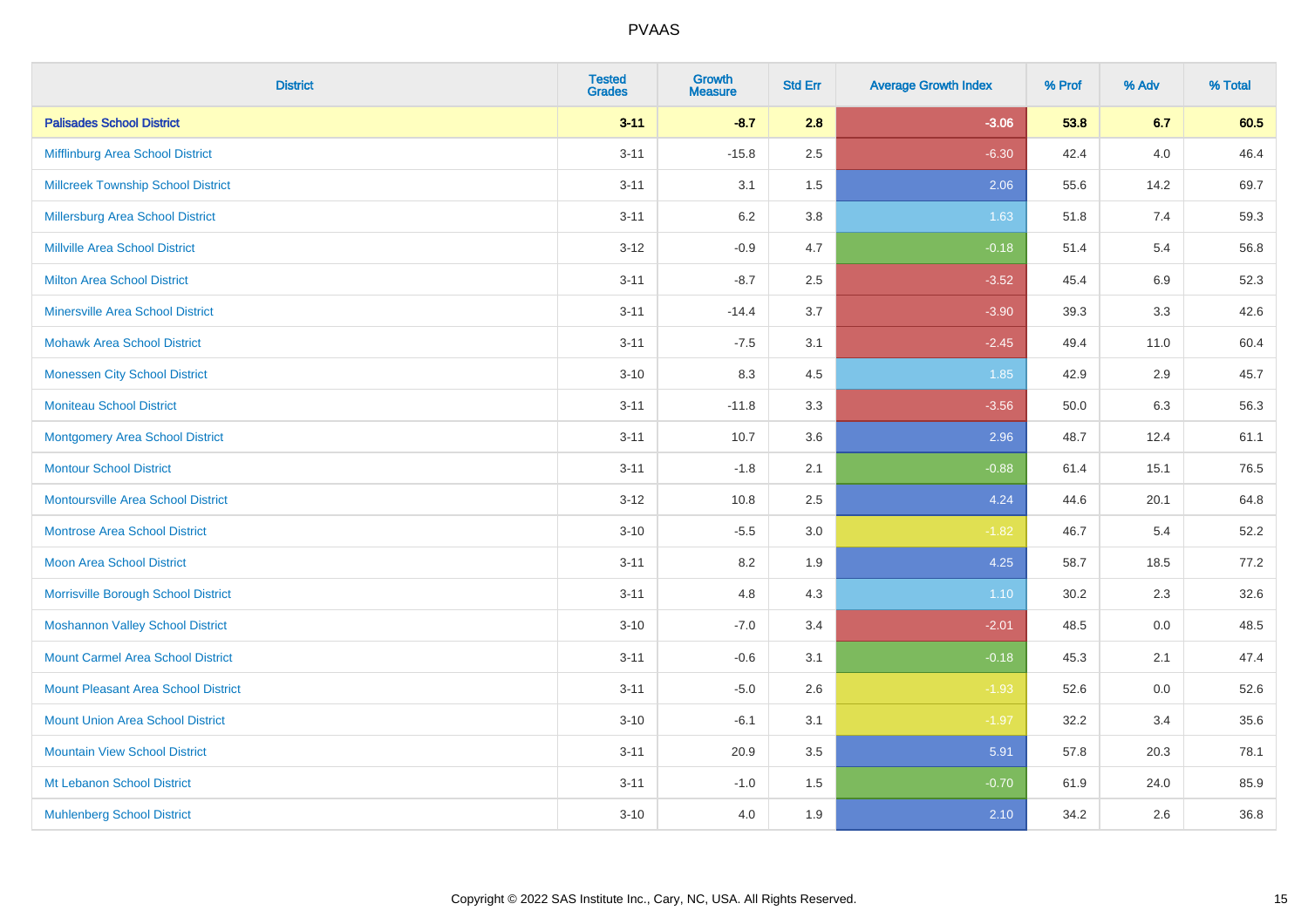| <b>District</b>                             | <b>Tested</b><br><b>Grades</b> | <b>Growth</b><br><b>Measure</b> | <b>Std Err</b> | <b>Average Growth Index</b> | % Prof | % Adv | % Total |
|---------------------------------------------|--------------------------------|---------------------------------|----------------|-----------------------------|--------|-------|---------|
| <b>Palisades School District</b>            | $3 - 11$                       | $-8.7$                          | 2.8            | $-3.06$                     | 53.8   | 6.7   | 60.5    |
| <b>Multicultural Academy Charter School</b> | $9 - 11$                       | 9.5                             | 3.5            | 2.69                        | 22.0   | 0.0   | 22.0    |
| <b>Muncy School District</b>                | $3 - 11$                       | $-8.1$                          | 3.7            | $-2.21$                     | 42.0   | 3.8   | 45.8    |
| <b>Nazareth Area School District</b>        | $3 - 11$                       | $-4.7$                          | 1.7            | $-2.82$                     | 59.2   | 9.9   | 69.0    |
| <b>Neshaminy School District</b>            | $3 - 11$                       | 4.0                             | 1.3            | 3.02                        | 58.7   | 9.5   | 68.2    |
| <b>Neshannock Township School District</b>  | $3 - 10$                       | $-9.7$                          | 2.9            | $-3.34$                     | 62.4   | 5.6   | 67.9    |
| <b>New Brighton Area School District</b>    | $3 - 11$                       | 4.6                             | 3.1            | 1.47                        | 60.9   | 5.8   | 66.7    |
| <b>New Castle Area School District</b>      | $3 - 12$                       | $-6.4$                          | 2.4            | $-2.66$                     | 32.5   | 4.3   | 36.8    |
| <b>New Foundations Charter School</b>       | $3 - 11$                       | 5.4                             | 2.2            | 2.41                        | 47.2   | 2.5   | 49.8    |
| New Hope-Solebury School District           | $3 - 11$                       | 7.5                             | 2.9            | 2.57                        | 68.2   | 22.7  | 90.9    |
| New Kensington-Arnold School District       | $3 - 11$                       | $-0.4$                          | 3.8            | $-0.10$                     | 40.7   | 3.7   | 44.4    |
| <b>Newport School District</b>              | $3 - 12$                       | 1.4                             | 3.5            | 0.41                        | 51.5   | 10.3  | 61.8    |
| <b>Norristown Area School District</b>      | $3 - 12$                       | $-12.8$                         | 1.6            | $-7.98$                     | 23.5   | 2.3   | 25.7    |
| North Allegheny School District             | $3 - 11$                       | 17.4                            | 1.3            | 13.52                       | 59.5   | 28.1  | 87.6    |
| North Clarion County School District        | $3 - 12$                       | 3.7                             | 4.3            | 0.85                        | 67.5   | 15.0  | 82.5    |
| <b>North East School District</b>           | $3 - 11$                       | $-9.3$                          | 3.1            | $-3.02$                     | 62.6   | 14.4  | 77.0    |
| <b>North Hills School District</b>          | $3 - 11$                       | $-1.8$                          | 1.8            | $-0.96$                     | 59.1   | 14.1  | 73.2    |
| <b>North Penn School District</b>           | $3 - 11$                       | 9.1                             | 1.1            | 8.36                        | 55.8   | 17.0  | 72.8    |
| <b>North Pocono School District</b>         | $3 - 11$                       | $-2.3$                          | 3.4            | $-0.68$                     | 52.0   | 16.4  | 68.5    |
| North Schuylkill School District            | $3 - 11$                       | $-1.0$                          | 2.4            | $-0.42$                     | 41.8   | 5.1   | 46.8    |
| <b>North Star School District</b>           | $3 - 11$                       | $-8.7$                          | 3.5            | $-2.51$                     | 47.8   | 6.0   | 53.7    |
| Northampton Area School District            | $3 - 11$                       | 4.0                             | 1.6            | 2.51                        | 52.3   | 10.8  | 63.1    |
| <b>Northeast Bradford School District</b>   | $3 - 10$                       | $-3.1$                          | 4.0            | $-0.78$                     | 33.9   | 3.4   | 37.3    |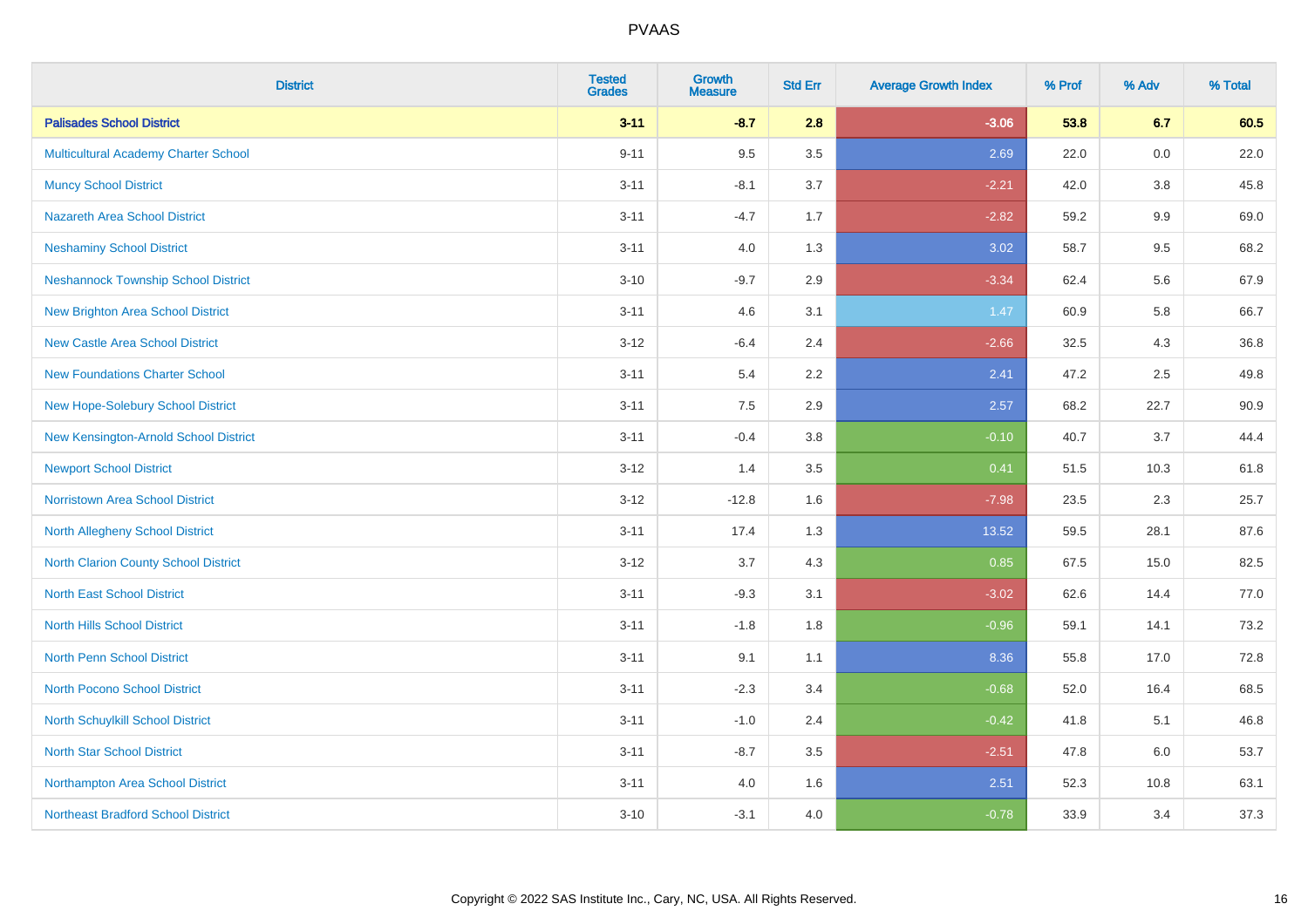| <b>District</b>                          | <b>Tested</b><br><b>Grades</b> | <b>Growth</b><br><b>Measure</b> | <b>Std Err</b> | <b>Average Growth Index</b> | % Prof | % Adv   | % Total |
|------------------------------------------|--------------------------------|---------------------------------|----------------|-----------------------------|--------|---------|---------|
| <b>Palisades School District</b>         | $3 - 11$                       | $-8.7$                          | 2.8            | $-3.06$                     | 53.8   | 6.7     | 60.5    |
| <b>Northeastern York School District</b> | $3 - 11$                       | 5.9                             | 2.0            | 3.03                        | 51.1   | 16.6    | 67.6    |
| Northern Bedford County School District  | $3 - 11$                       | 16.5                            | 3.6            | 4.58                        | 51.7   | 20.0    | 71.7    |
| <b>Northern Cambria School District</b>  | $3 - 11$                       | 10.0                            | 3.3            | 3.04                        | 47.4   | 5.1     | 52.6    |
| Northern Lebanon School District         | $3 - 11$                       | 0.4                             | 2.5            | 0.15                        | 28.0   | 3.0     | 31.0    |
| Northern Lehigh School District          | $3 - 12$                       | $-10.4$                         | 2.7            | $-3.82$                     | 28.0   | 9.3     | 37.3    |
| Northern Potter School District          | $3 - 12$                       | $-13.1$                         | 4.6            | $-2.84$                     | 37.5   | $0.0\,$ | 37.5    |
| Northern Tioga School District           | $3 - 12$                       | $-7.5$                          | 2.8            | $-2.64$                     | 54.0   | 1.2     | 55.2    |
| Northern York County School District     | $3 - 11$                       | 15.6                            | 2.0            | 7.98                        | 57.4   | 11.5    | 68.8    |
| <b>Northgate School District</b>         | $3 - 11$                       | 6.3                             | 3.6            | 1.73                        | 53.3   | 16.7    | 70.0    |
| <b>Northwest Area School District</b>    | $3 - 10$                       | $-10.0$                         | 3.8            | $-2.59$                     | 34.6   | 7.3     | 41.8    |
| Northwestern Lehigh School District      | $3 - 11$                       | 2.2                             | 2.3            | 0.93                        | 53.3   | 9.7     | 63.0    |
| <b>Northwestern School District</b>      | $3 - 11$                       | $-24.9$                         | 3.5            | $-7.13$                     | 42.6   | 2.9     | 45.6    |
| <b>Norwin School District</b>            | $3 - 11$                       | 18.0                            | 1.7            | 10.37                       | 58.5   | 27.0    | 85.4    |
| <b>Octorara Area School District</b>     | $3 - 11$                       | 9.1                             | 2.4            | 3.82                        | 52.1   | 8.5     | 60.6    |
| Oil City Area School District            | $3 - 11$                       | $-2.9$                          | 2.6            | $-1.08$                     | 44.4   | 5.8     | 50.2    |
| <b>Old Forge School District</b>         | $3 - 12$                       | $-5.9$                          | 3.4            | $-1.73$                     | 52.9   | 7.1     | 60.0    |
| <b>Oley Valley School District</b>       | $3 - 11$                       | $-0.4$                          | 2.8            | $-0.15$                     | 43.1   | 12.9    | 56.0    |
| <b>Oswayo Valley School District</b>     | $3 - 12$                       | 8.5                             | 5.0            | 1.68                        | 50.0   | 16.7    | 66.7    |
| <b>Otto-Eldred School District</b>       | $3 - 11$                       | $-0.7$                          | 4.2            | $-0.15$                     | 56.2   | 6.2     | 62.5    |
| Owen J Roberts School District           | $3 - 11$                       | $-12.3$                         | 1.6            | $-7.61$                     | 57.0   | 11.9    | 69.0    |
| <b>Oxford Area School District</b>       | $3 - 11$                       | $-4.3$                          | 1.9            | $-2.26$                     | 41.3   | 8.0     | 49.3    |
| <b>Palisades School District</b>         | $3 - 11$                       | $-8.7$                          | 2.8            | $-3.06$                     | 53.8   | 6.7     | 60.5    |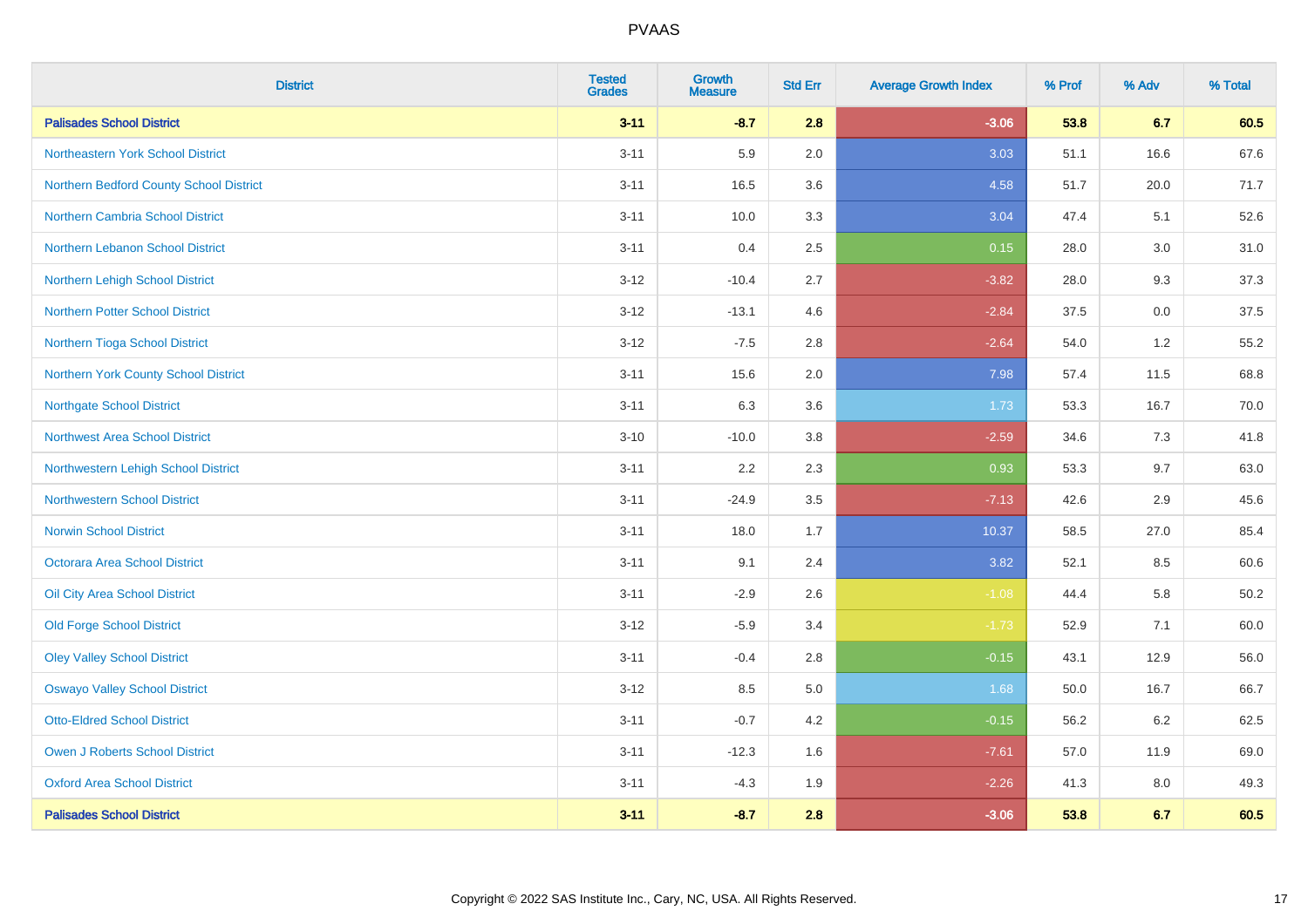| <b>District</b>                               | <b>Tested</b><br><b>Grades</b> | Growth<br><b>Measure</b> | <b>Std Err</b> | <b>Average Growth Index</b> | % Prof | % Adv   | % Total |
|-----------------------------------------------|--------------------------------|--------------------------|----------------|-----------------------------|--------|---------|---------|
| <b>Palisades School District</b>              | $3 - 11$                       | $-8.7$                   | 2.8            | $-3.06$                     | 53.8   | 6.7     | 60.5    |
| <b>Palmerton Area School District</b>         | $3 - 11$                       | $-1.2$                   | 3.0            | $-0.39$                     | 57.4   | 5.0     | 62.4    |
| Palmyra Area School District                  | $3 - 11$                       | 5.6                      | 1.9            | 2.96                        | 56.4   | 15.6    | 72.0    |
| <b>Panther Valley School District</b>         | $3 - 12$                       | $-0.6$                   | 3.3            | $-0.19$                     | 47.9   | 4.3     | 52.1    |
| <b>Parkland School District</b>               | $3 - 11$                       | 5.3                      | 1.2            | 4.30                        | 58.0   | 22.3    | 80.4    |
| Pen Argyl Area School District                | $3 - 12$                       | 9.2                      | 2.7            | 3.46                        | 50.0   | 12.6    | 62.6    |
| <b>Penn Cambria School District</b>           | $3 - 11$                       | $-0.0$                   | 2.7            | $-0.01$                     | 61.5   | 7.7     | 69.2    |
| <b>Penn Hills School District</b>             | $3 - 11$                       | $-7.6$                   | 2.6            | $-2.94$                     | 33.1   | 0.7     | 33.8    |
| <b>Penn Manor School District</b>             | $3 - 11$                       | $-0.4$                   | 1.6            | $-0.25$                     | 51.9   | 12.6    | 64.5    |
| <b>Penncrest School District</b>              | $3 - 11$                       | 5.7                      | 2.2            | 2.57                        | 47.2   | 7.1     | 54.3    |
| Penn-Delco School District                    | $3 - 11$                       | $-6.8$                   | 1.9            | $-3.51$                     | 46.6   | 3.2     | 49.8    |
| <b>Pennridge School District</b>              | $3 - 10$                       | $-16.8$                  | 1.4            | $-11.59$                    | 46.8   | 8.0     | 54.9    |
| <b>Penns Manor Area School District</b>       | $3 - 12$                       | $-17.0$                  | 3.7            | $-4.52$                     | 29.7   | 3.1     | 32.8    |
| Penns Valley Area School District             | $3 - 12$                       | 14.0                     | 2.9            | 4.80                        | 41.9   | 23.1    | 65.0    |
| <b>Pennsbury School District</b>              | $3 - 11$                       | 11.7                     | 1.5            | 7.90                        | 60.1   | 21.3    | 81.3    |
| Pennsylvania Cyber Charter School             | $3 - 11$                       | 11.6                     | 1.5            | 7.54                        | 46.3   | $5.0\,$ | 51.3    |
| Pennsylvania Distance Learning Charter School | $3 - 12$                       | 9.3                      | 4.2            | 2.22                        | 42.2   | 3.1     | 45.3    |
| Pennsylvania Leadership Charter School        | $3 - 11$                       | 4.6                      | 2.2            | 2.13                        | 55.4   | 11.2    | 66.7    |
| Pennsylvania Virtual Charter School           | $3 - 11$                       | 11.8                     | 3.5            | 3.37                        | 56.5   | 11.1    | 67.6    |
| <b>Penn-Trafford School District</b>          | $3 - 11$                       | 13.4                     | 1.7            | 7.87                        | 62.3   | 21.9    | 84.2    |
| People For People Charter School              | $3 - 12$                       | 13.3                     | 5.5            | 2.43                        | 13.5   | 0.0     | 13.5    |
| <b>Pequea Valley School District</b>          | $3 - 11$                       | $-5.8$                   | 3.2            | $-1.80$                     | 39.8   | 9.1     | 48.9    |
| <b>Perkiomen Valley School District</b>       | $3 - 11$                       | $-3.5$                   | 1.6            | $-2.18$                     | 53.8   | 13.4    | 67.2    |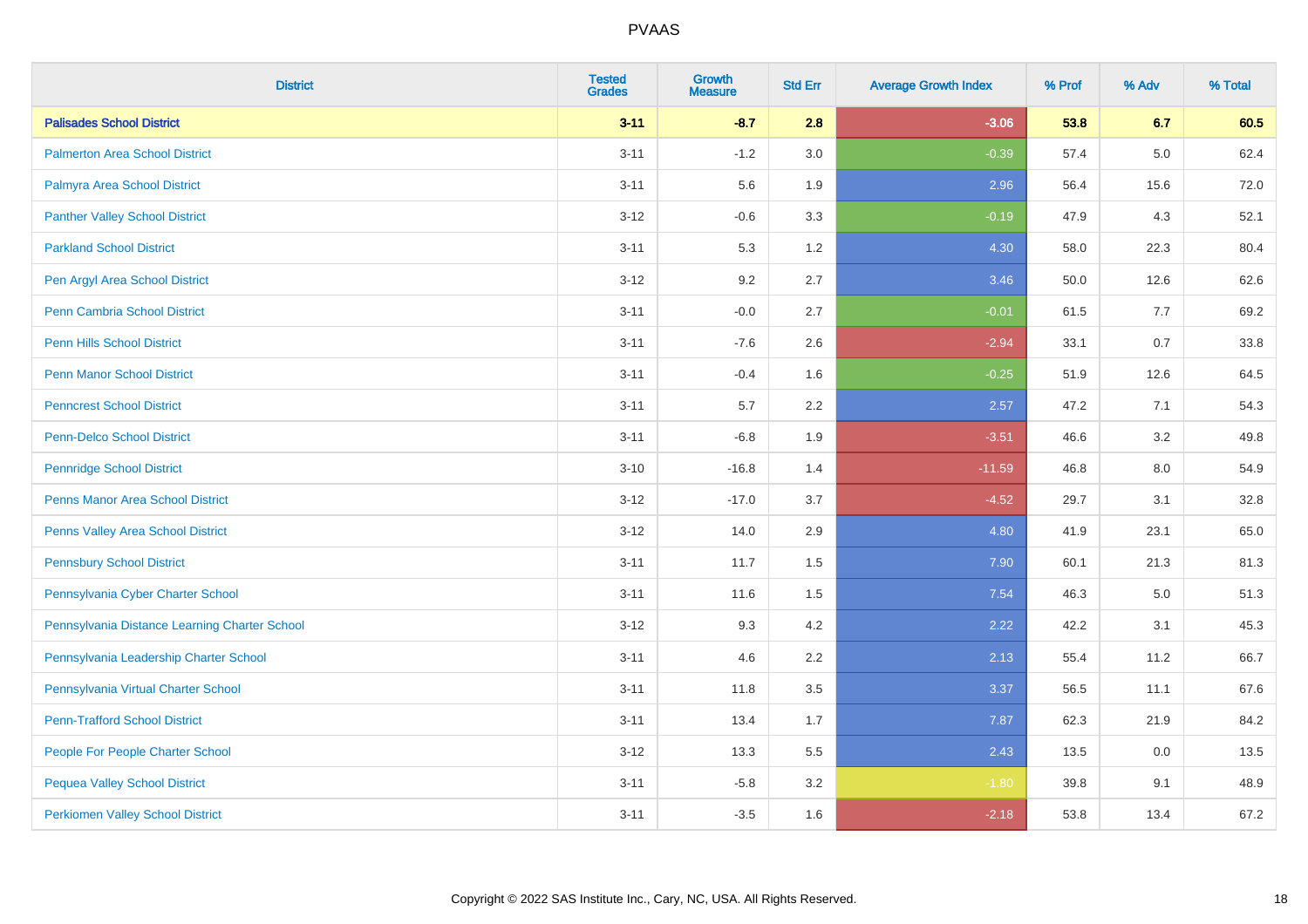| <b>District</b>                                                       | <b>Tested</b><br><b>Grades</b> | <b>Growth</b><br><b>Measure</b> | <b>Std Err</b> | <b>Average Growth Index</b> | % Prof | % Adv | % Total |
|-----------------------------------------------------------------------|--------------------------------|---------------------------------|----------------|-----------------------------|--------|-------|---------|
| <b>Palisades School District</b>                                      | $3 - 11$                       | $-8.7$                          | 2.8            | $-3.06$                     | 53.8   | 6.7   | 60.5    |
| Perseus House Charter School Of Excellence                            | $6 - 11$                       | $-5.2$                          | 3.0            | $-1.72$                     | 16.5   | 0.0   | 16.5    |
| <b>Peters Township School District</b>                                | $3 - 11$                       | 5.0                             | 1.8            | 2.76                        | 59.8   | 26.1  | 85.9    |
| Philadelphia Academy Charter School                                   | $3 - 11$                       | $-8.9$                          | 2.9            | $-3.04$                     | 50.5   | 2.9   | 53.4    |
| Philadelphia City School District                                     | $3 - 12$                       | 7.5                             | 0.6            | 12.64                       | 38.4   | 7.0   | 45.4    |
| Philadelphia Electrical & Tech Charter High School                    | $10 - 10$                      | $-0.5$                          | 2.9            | $-0.15$                     | 8.8    | 0.0   | 8.8     |
| Philipsburg-Osceola Area School District                              | $3 - 11$                       | $-24.8$                         | 3.3            | $-7.43$                     | 19.7   | 2.6   | 22.4    |
| <b>Phoenixville Area School District</b>                              | $3 - 11$                       | $-1.7$                          | 2.1            | $-0.83$                     | 59.9   | 10.6  | 70.5    |
| <b>Pine Grove Area School District</b>                                | $3 - 11$                       | $-7.7$                          | 2.9            | $-2.66$                     | 42.3   | 7.7   | 50.0    |
| <b>Pine-Richland School District</b>                                  | $3 - 11$                       | 11.5                            | 1.8            | 6.31                        | 60.6   | 24.4  | 85.0    |
| <b>Pittsburgh School District</b>                                     | $3 - 11$                       | $-3.3$                          | 1.1            | $-3.04$                     | 33.9   | 8.2   | 42.1    |
| <b>Pittston Area School District</b>                                  | $3 - 11$                       | $-10.1$                         | 5.6            | $-1.80$                     | 38.1   | 9.5   | 47.6    |
| <b>Pleasant Valley School District</b>                                | $3 - 11$                       | 3.1                             | 2.0            | 1.57                        | 57.2   | 5.5   | 62.8    |
| <b>Plum Borough School District</b>                                   | $3 - 11$                       | $-11.3$                         | 2.2            | $-5.19$                     | 51.1   | 9.0   | 60.1    |
| Pocono Mountain School District                                       | $3 - 12$                       | $6.8\,$                         | 1.5            | 4.62                        | 45.8   | 5.0   | 50.7    |
| <b>Port Allegany School District</b>                                  | $3 - 11$                       | 4.4                             | 3.6            | 1.21                        | 28.1   | 9.4   | 37.5    |
| <b>Portage Area School District</b>                                   | $3 - 10$                       | $-8.1$                          | 3.6            | $-2.26$                     | 40.6   | 9.4   | 50.0    |
| <b>Pottsgrove School District</b>                                     | $3 - 11$                       | 2.8                             | 2.0            | 1.35                        | 44.0   | 10.0  | 53.9    |
| <b>Pottstown School District</b>                                      | $3 - 12$                       | $-4.0$                          | 2.4            | $-1.68$                     | 29.8   | 1.2   | 31.0    |
| <b>Pottsville Area School District</b>                                | $3 - 12$                       | 4.4                             | 2.3            | 1.94                        | 44.8   | 5.4   | 50.2    |
| Preparatory Charter School Of Mathematics, Science, Tech, And Careers | $9 - 10$                       | $-4.0$                          | 2.5            | $-1.59$                     | 15.0   | 0.0   | 15.0    |
| Propel Charter School - Braddock Hills                                | $3 - 11$                       | $-13.6$                         | 3.6            | $-3.81$                     | 9.7    | 1.6   | 11.3    |
| <b>Propel Charter School-Homestead</b>                                | $3 - 11$                       | $-11.7$                         | 4.1            | $-2.84$                     | 15.9   | 0.0   | 15.9    |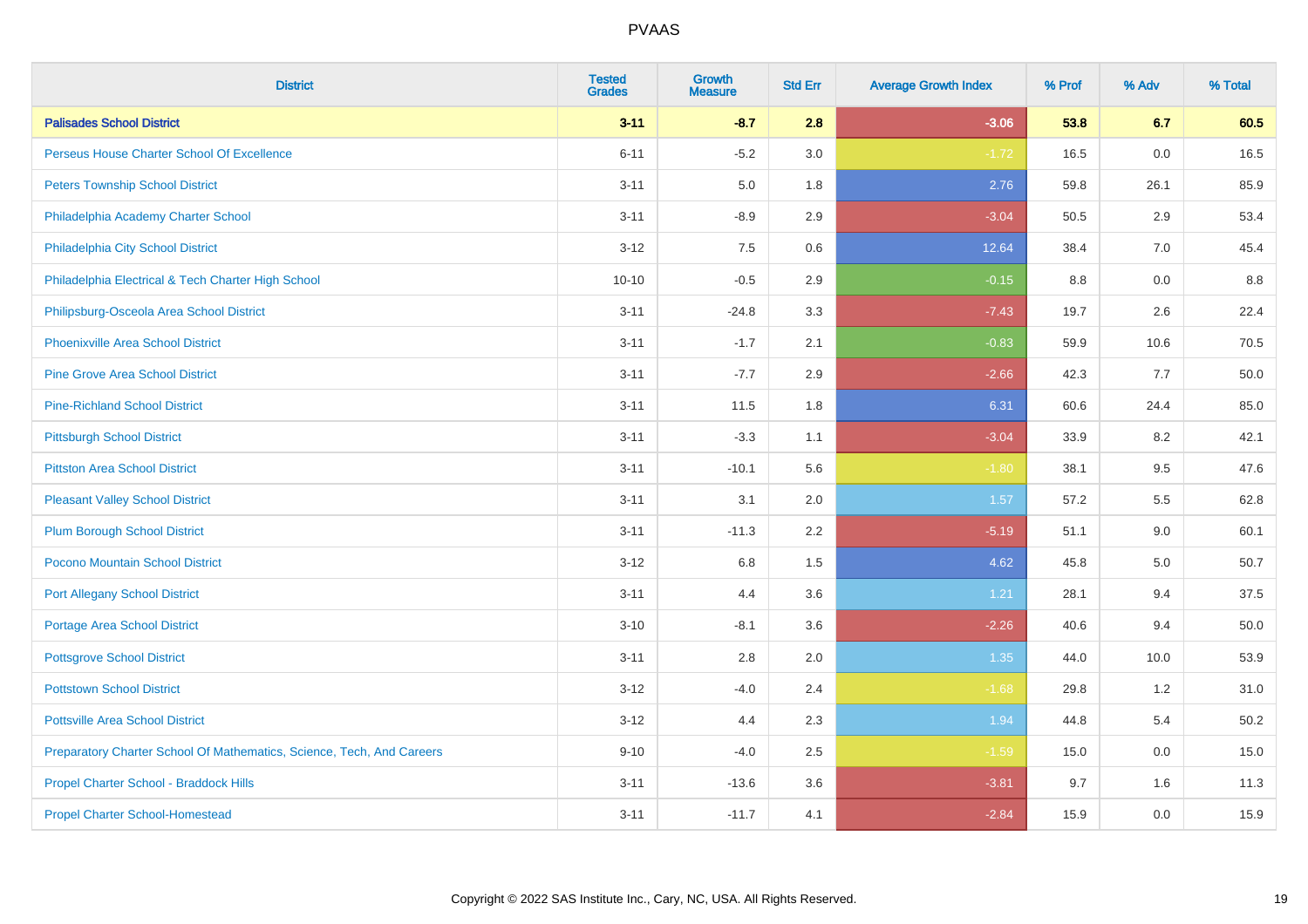| <b>District</b>                                | <b>Tested</b><br><b>Grades</b> | <b>Growth</b><br><b>Measure</b> | <b>Std Err</b> | <b>Average Growth Index</b> | % Prof | % Adv | % Total |
|------------------------------------------------|--------------------------------|---------------------------------|----------------|-----------------------------|--------|-------|---------|
| <b>Palisades School District</b>               | $3 - 11$                       | $-8.7$                          | 2.8            | $-3.06$                     | 53.8   | 6.7   | 60.5    |
| <b>Propel Charter School-Montour</b>           | $3 - 10$                       | $-10.7$                         | 3.9            | $-2.71$                     | 13.7   | 0.0   | 13.7    |
| <b>Punxsutawney Area School District</b>       | $3 - 11$                       | 4.2                             | 2.9            | 1.45                        | 55.0   | 5.5   | 60.6    |
| <b>Purchase Line School District</b>           | $3 - 12$                       | 1.7                             | 3.5            | 0.47                        | 43.1   | 5.4   | 48.5    |
| <b>Quaker Valley School District</b>           | $3 - 11$                       | $-2.8$                          | 2.6            | $-1.08$                     | 55.2   | 13.2  | 68.4    |
| <b>Quakertown Community School District</b>    | $3 - 12$                       | $-4.4$                          | 1.6            | $-2.70$                     | 56.5   | 10.0  | 66.6    |
| <b>Radnor Township School District</b>         | $3 - 12$                       | $1.0\,$                         | 2.1            | 0.50                        | 65.0   | 23.2  | 88.2    |
| <b>Reach Cyber Charter School</b>              | $3 - 11$                       | 8.1                             | 4.7            | 1.72                        | 42.4   | 4.6   | 47.0    |
| <b>Reading School District</b>                 | $3 - 11$                       | 10.1                            | 1.4            | 7.25                        | 24.7   | 2.4   | 27.2    |
| <b>Redbank Valley School District</b>          | $3 - 11$                       | $-9.5$                          | 3.4            | $-2.77$                     | 31.5   | 4.9   | 36.4    |
| Renaissance Academy Charter School             | $3 - 11$                       | 8.3                             | 3.3            | 2.54                        | 45.6   | 22.8  | 68.4    |
| <b>Reynolds School District</b>                | $3 - 10$                       | 0.5                             | 3.4            | 0.16                        | 52.1   | 7.0   | 59.2    |
| <b>Richland School District</b>                | $3 - 11$                       | 6.7                             | 2.9            | 2.33                        | 62.2   | 19.2  | 81.4    |
| <b>Ridgway Area School District</b>            | $3 - 11$                       | $-14.5$                         | 4.1            | $-3.56$                     | 49.0   | 9.8   | 58.8    |
| <b>Ridley School District</b>                  | $3 - 12$                       | 10.0                            | 1.6            | 6.10                        | 45.6   | 8.2   | 53.8    |
| <b>Ringgold School District</b>                | $3 - 11$                       | $-14.7$                         | 2.4            | $-6.04$                     | 41.5   | 7.9   | 49.4    |
| <b>Riverside Beaver County School District</b> | $3 - 11$                       | $-14.0$                         | 3.0            | $-4.64$                     | 49.4   | 8.8   | 58.2    |
| <b>Riverside School District</b>               | $3 - 11$                       | $-3.2$                          | 3.0            | $-1.09$                     | 43.0   | 9.0   | 52.0    |
| <b>Riverview School District</b>               | $3 - 11$                       | $-4.6$                          | 3.8            | $-1.20$                     | 57.9   | 15.8  | 73.7    |
| <b>Roberto Clemente Charter School</b>         | $3 - 12$                       | 2.2                             | 4.9            | 0.45                        | 27.5   | 5.0   | 32.5    |
| <b>Rochester Area School District</b>          | $3 - 11$                       | $-13.2$                         | 4.6            | $-2.89$                     | 19.5   | 1.3   | 20.8    |
| <b>Rose Tree Media School District</b>         | $3 - 10$                       | $-25.6$                         | 2.4            | $-10.76$                    | 54.8   | 6.4   | 61.2    |
| Saint Marys Area School District               | $3 - 11$                       | 7.8                             | 2.6            | 3.04                        | 57.0   | 8.2   | 65.2    |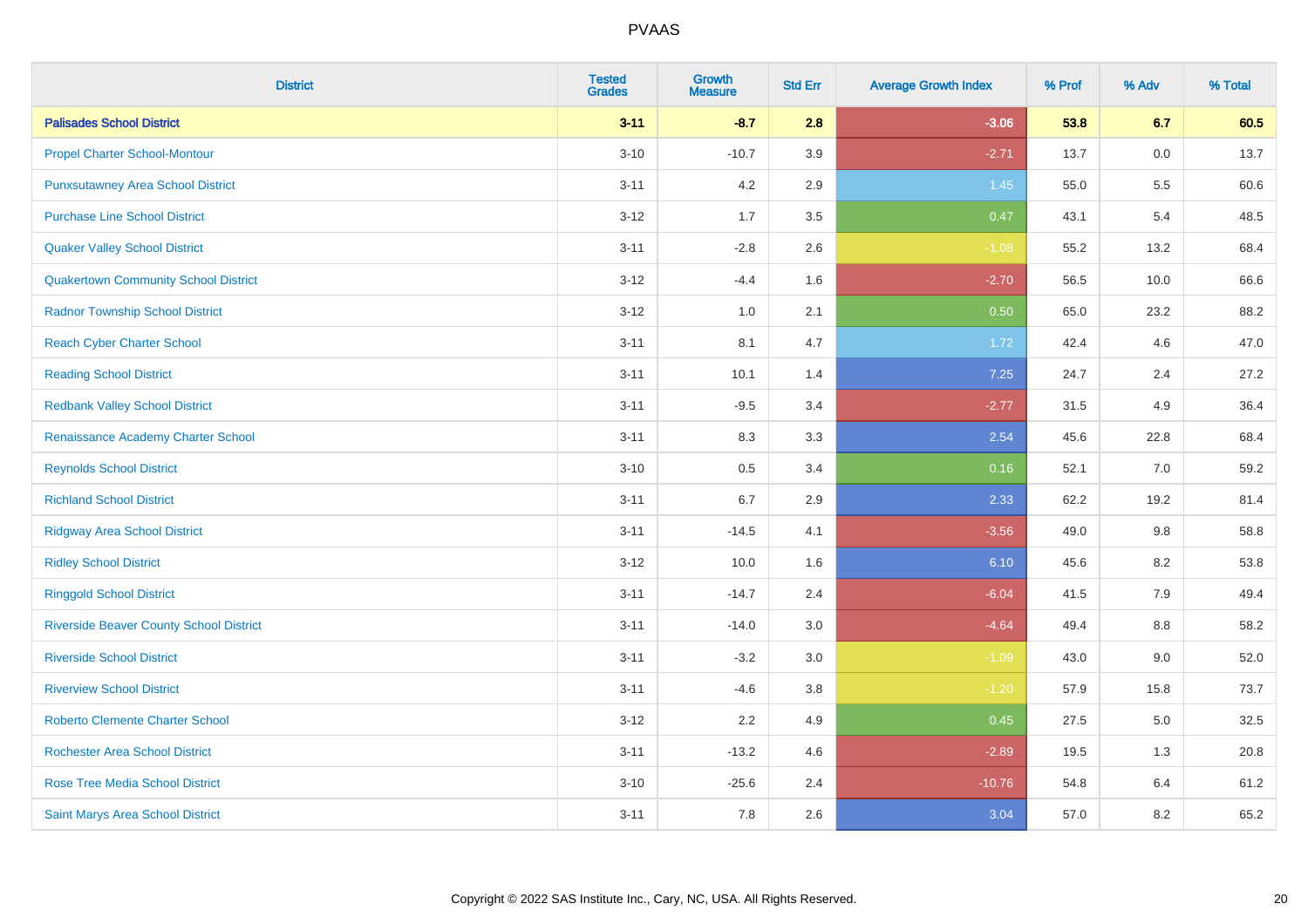| <b>District</b>                               | <b>Tested</b><br><b>Grades</b> | <b>Growth</b><br><b>Measure</b> | <b>Std Err</b> | <b>Average Growth Index</b> | % Prof | % Adv | % Total |
|-----------------------------------------------|--------------------------------|---------------------------------|----------------|-----------------------------|--------|-------|---------|
| <b>Palisades School District</b>              | $3 - 11$                       | $-8.7$                          | 2.8            | $-3.06$                     | 53.8   | 6.7   | 60.5    |
| <b>Salisbury Township School District</b>     | $3 - 11$                       | 6.3                             | 3.6            | 1.77                        | 46.2   | 6.6   | 52.8    |
| Salisbury-Elk Lick School District            | $3 - 11$                       | $-13.5$                         | 5.9            | $-2.30$                     | 27.8   | 0.0   | 27.8    |
| <b>Saucon Valley School District</b>          | $3 - 11$                       | 14.7                            | 2.5            | 5.98                        | 48.7   | 20.2  | 69.0    |
| <b>Sayre Area School District</b>             | $3 - 11$                       | 11.2                            | 3.5            | 3.20                        | 52.2   | 7.5   | 59.7    |
| <b>School Lane Charter School</b>             | $3 - 11$                       | 12.4                            | 3.6            | 3.43                        | 59.1   | 9.8   | 68.9    |
| Schuylkill Haven Area School District         | $3 - 11$                       | $-15.3$                         | 3.1            | $-4.87$                     | 49.7   | 2.4   | 52.1    |
| <b>Schuylkill Valley School District</b>      | $3 - 11$                       | 1.4                             | 2.5            | 0.56                        | 55.1   | 10.2  | 65.3    |
| <b>Scranton School District</b>               | $3 - 12$                       | $-2.9$                          | 2.4            | $-1.22$                     | 45.6   | 3.6   | 49.1    |
| Selinsgrove Area School District              | $3 - 12$                       | 8.3                             | 2.3            | 3.54                        | 56.8   | 10.0  | 66.8    |
| <b>Seneca Valley School District</b>          | $3 - 11$                       | $-1.4$                          | 1.4            | $-0.99$                     | 57.2   | 11.4  | 68.6    |
| <b>Shade-Central City School District</b>     | $3 - 11$                       | $-5.9$                          | 4.6            | $-1.28$                     | 27.8   | 0.0   | 27.8    |
| <b>Shaler Area School District</b>            | $3 - 11$                       | $-0.8$                          | 1.9            | $-0.43$                     | 49.1   | 9.6   | 58.7    |
| <b>Shamokin Area School District</b>          | $3 - 11$                       | $-7.7$                          | 4.8            | $-1.60$                     | 38.1   | 3.2   | 41.3    |
| <b>Shanksville-Stonycreek School District</b> | $3 - 10$                       | 7.0                             | 5.9            | 1.20                        | 64.7   | 17.6  | 82.4    |
| <b>Sharon City School District</b>            | $3 - 11$                       | 4.9                             | 2.6            | 1.87                        | 48.2   | 5.3   | 53.4    |
| <b>Sharpsville Area School District</b>       | $3 - 11$                       | $-1.4$                          | 3.5            | $-0.40$                     | 55.2   | 13.4  | 68.7    |
| <b>Shenandoah Valley School District</b>      | $3 - 11$                       | 9.7                             | 3.9            | 2.49                        | 28.3   | 5.0   | 33.3    |
| Shenango Area School District                 | $3 - 11$                       | $-2.6$                          | 3.3            | $-0.79$                     | 50.6   | 13.9  | 64.6    |
| <b>Shikellamy School District</b>             | $3 - 10$                       | $-22.3$                         | 2.5            | $-8.92$                     | 33.3   | 6.1   | 39.5    |
| <b>Shippensburg Area School District</b>      | $3 - 11$                       | 9.3                             | 1.9            | 4.84                        | 53.1   | 10.2  | 63.3    |
| <b>Slippery Rock Area School District</b>     | $3 - 11$                       | $-6.3$                          | 2.5            | $-2.51$                     | 56.2   | 9.5   | 65.7    |
| <b>Smethport Area School District</b>         | $3-12$                         | 0.6                             | 3.9            | 0.15                        | 37.0   | 1.8   | 38.9    |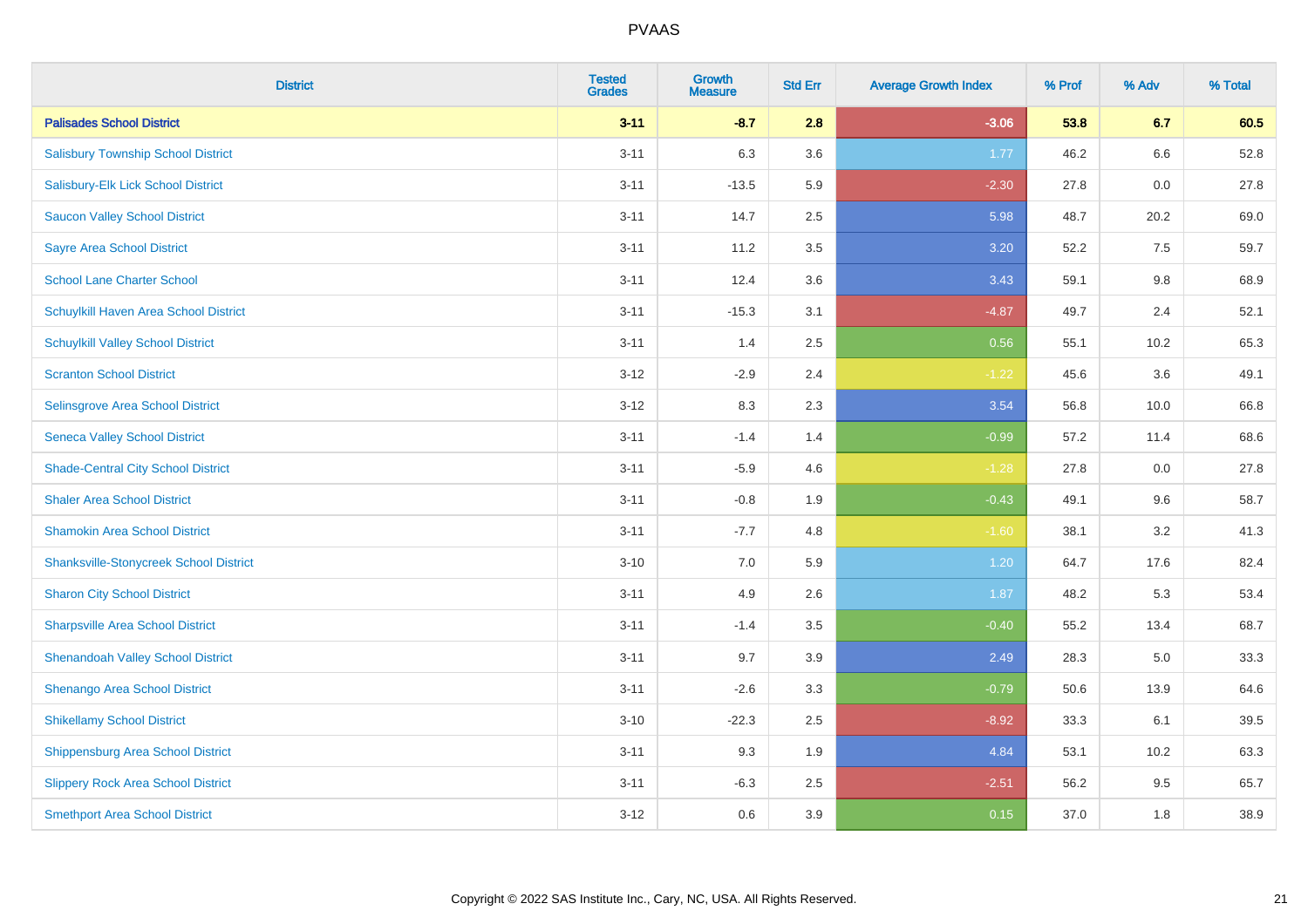| <b>District</b>                            | <b>Tested</b><br><b>Grades</b> | <b>Growth</b><br><b>Measure</b> | <b>Std Err</b> | <b>Average Growth Index</b> | % Prof | % Adv | % Total |
|--------------------------------------------|--------------------------------|---------------------------------|----------------|-----------------------------|--------|-------|---------|
| <b>Palisades School District</b>           | $3 - 11$                       | $-8.7$                          | 2.8            | $-3.06$                     | 53.8   | 6.7   | 60.5    |
| <b>Solanco School District</b>             | $3 - 11$                       | $-11.0$                         | 2.0            | $-5.55$                     | 41.6   | 4.5   | 46.1    |
| <b>Somerset Area School District</b>       | $3 - 11$                       | $-4.4$                          | 2.3            | $-1.93$                     | 44.4   | 14.9  | 59.3    |
| <b>Souderton Area School District</b>      | $3 - 11$                       | 12.4                            | 1.5            | 8.28                        | 61.7   | 15.2  | 76.9    |
| South Allegheny School District            | $3 - 11$                       | $-8.8$                          | 3.2            | $-2.70$                     | 40.5   | 0.0   | 40.5    |
| South Butler County School District        | $3 - 10$                       | 3.9                             | 2.5            | 1.54                        | 53.1   | 16.6  | 69.7    |
| South Eastern School District              | $3 - 11$                       | 0.9                             | 2.4            | 0.39                        | 54.8   | 6.6   | 61.4    |
| South Fayette Township School District     | $3 - 11$                       | 1.7                             | 2.0            | 0.88                        | 61.0   | 26.5  | 87.6    |
| <b>South Park School District</b>          | $3 - 11$                       | $-11.3$                         | 2.7            | $-4.23$                     | 53.5   | 13.7  | 67.3    |
| South Side Area School District            | $3 - 11$                       | $-1.6$                          | 3.3            | $-0.48$                     | 50.0   | 6.8   | 56.8    |
| South Western School District              | $3 - 12$                       | 3.9                             | 1.9            | 2.08                        | 60.2   | 8.1   | 68.3    |
| South Williamsport Area School District    | $3 - 10$                       | $-5.7$                          | 2.5            | $-2.30$                     | 45.5   | 4.5   | 50.0    |
| Southeastern Greene School District        | $3 - 10$                       | 3.3                             | 4.6            | 0.72                        | 57.6   | 6.1   | 63.6    |
| Southern Columbia Area School District     | $3 - 11$                       | $-14.6$                         | 3.0            | $-4.92$                     | 55.0   | 4.0   | 59.0    |
| <b>Southern Fulton School District</b>     | $3 - 11$                       | $-23.7$                         | 4.4            | $-5.37$                     | 34.2   | 10.5  | 44.7    |
| Southern Huntingdon County School District | $3 - 11$                       | $-12.9$                         | 3.2            | $-3.98$                     | 32.5   | 2.5   | 35.0    |
| Southern Lehigh School District            | $3 - 11$                       | $-0.4$                          | 2.3            | $-0.17$                     | 66.1   | 11.9  | 78.0    |
| Southern Tioga School District             | $3 - 11$                       | $-11.5$                         | 2.7            | $-4.25$                     | 47.8   | 6.4   | 54.3    |
| Southern York County School District       | $3 - 11$                       | 14.2                            | 2.1            | 6.91                        | 55.1   | 18.1  | 73.1    |
| <b>Southmoreland School District</b>       | $3 - 11$                       | $-8.3$                          | 3.6            | $-2.32$                     | 56.8   | 7.2   | 64.0    |
| <b>Spring Cove School District</b>         | $3 - 11$                       | 3.4                             | 2.5            | 1.33                        | 47.8   | 12.7  | 60.4    |
| <b>Spring Grove Area School District</b>   | $3 - 11$                       | 5.6                             | 2.1            | 2.68                        | 55.1   | 15.0  | 70.1    |
| <b>Springfield School District</b>         | $3 - 11$                       | 13.8                            | 1.7            | 7.99                        | 60.9   | 21.5  | 82.4    |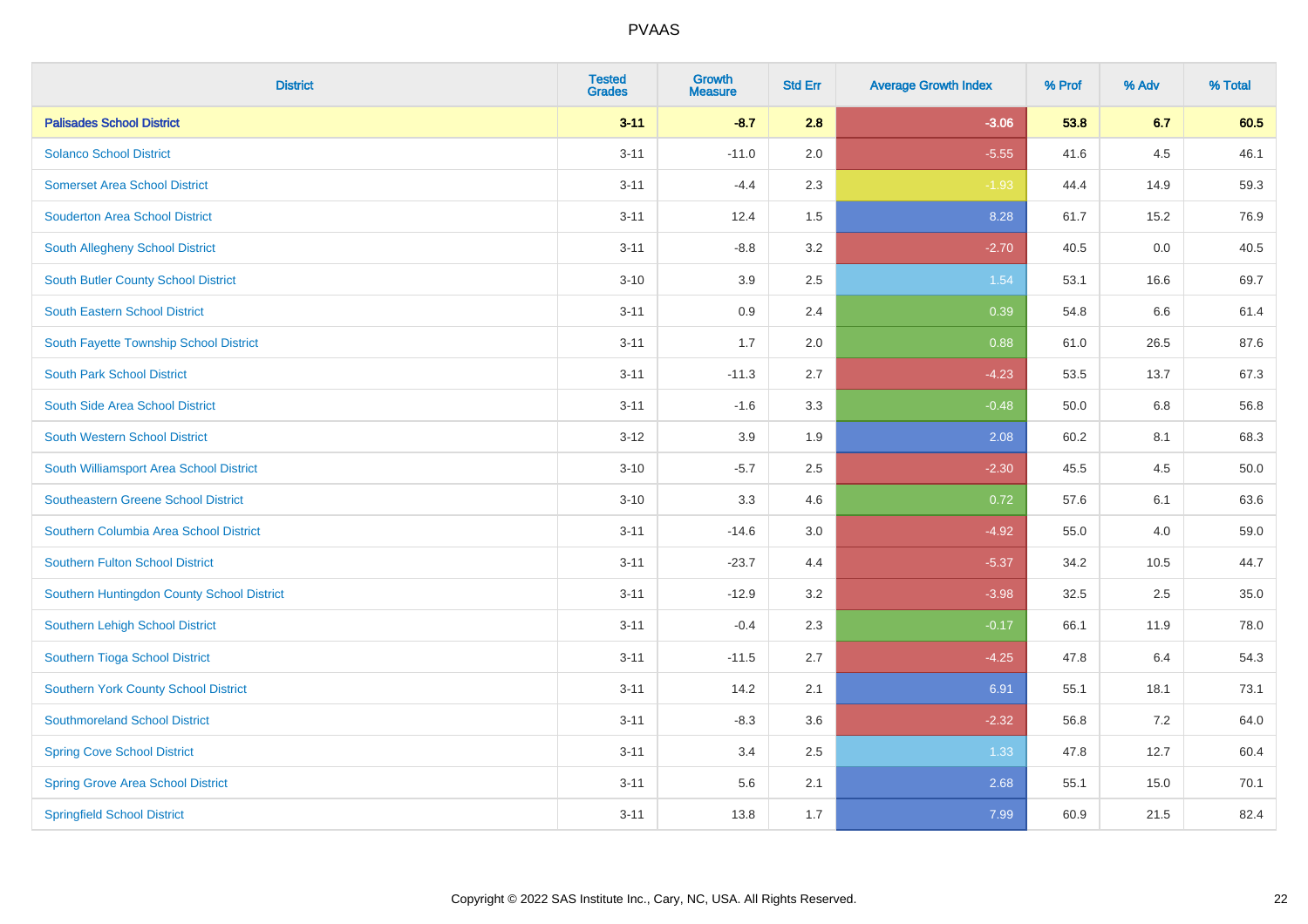| <b>District</b>                              | <b>Tested</b><br><b>Grades</b> | <b>Growth</b><br><b>Measure</b> | <b>Std Err</b> | <b>Average Growth Index</b> | % Prof | % Adv | % Total |
|----------------------------------------------|--------------------------------|---------------------------------|----------------|-----------------------------|--------|-------|---------|
| <b>Palisades School District</b>             | $3 - 11$                       | $-8.7$                          | 2.8            | $-3.06$                     | 53.8   | 6.7   | 60.5    |
| <b>Springfield Township School District</b>  | $3 - 11$                       | $-18.9$                         | 3.2            | $-5.88$                     | 62.6   | 3.6   | 66.3    |
| <b>Spring-Ford Area School District</b>      | $3 - 11$                       | 6.0                             | 1.3            | 4.46                        | 60.8   | 16.5  | 77.4    |
| <b>State College Area School District</b>    | $3 - 11$                       | 20.5                            | 1.4            | 14.33                       | 58.0   | 25.9  | 84.0    |
| <b>Steel Valley School District</b>          | $3 - 11$                       | 6.5                             | 3.4            | 1.89                        | 50.7   | 5.6   | 56.3    |
| <b>Steelton-Highspire School District</b>    | $3 - 11$                       | $-11.8$                         | 3.5            | $-3.40$                     | 14.5   | 0.0   | 14.5    |
| <b>Sto-Rox School District</b>               | $3 - 10$                       | 6.6                             | 3.7            | 1.80                        | 13.4   | 0.0   | 13.4    |
| <b>Stroudsburg Area School District</b>      | $3 - 11$                       | 5.5                             | 1.9            | 2.88                        | 48.1   | 4.2   | 52.3    |
| <b>Sugar Valley Rural Charter School</b>     | $3 - 11$                       | $-11.0$                         | 4.5            | $-2.46$                     | 14.9   | 0.0   | 14.9    |
| <b>Sullivan County School District</b>       | $3 - 10$                       | $-4.0$                          | 4.4            | $-0.90$                     | 66.7   | 2.6   | 69.2    |
| <b>Susquehanna Community School District</b> | $3 - 11$                       | $-2.8$                          | 4.2            | $-0.66$                     | 49.4   | 6.9   | 56.3    |
| Susquehanna Township School District         | $3 - 12$                       | $-5.8$                          | 2.7            | $-2.17$                     | 36.0   | 5.6   | 41.6    |
| <b>Susquenita School District</b>            | $3 - 11$                       | $-0.1$                          | 2.8            | $-0.01$                     | 47.7   | 10.1  | 57.8    |
| <b>Tacony Academy Charter School</b>         | $3 - 11$                       | $-14.7$                         | 3.0            | $-4.82$                     | 22.4   | 1.8   | 24.1    |
| <b>Tamaqua Area School District</b>          | $3 - 12$                       | $-8.2$                          | 2.5            | $-3.24$                     | 44.5   | 1.9   | 46.4    |
| <b>Tech Freire Charter School</b>            | $9 - 11$                       | 9.3                             | 2.9            | 3.26                        | 18.0   | 1.1   | 19.1    |
| The New Academy Charter School               | $8 - 11$                       | $-10.4$                         | 5.2            | $-2.00$                     | 0.0    | 0.0   | 0.0     |
| <b>Tidioute Community Charter School</b>     | $3 - 11$                       | 5.7                             | 5.1            | 1.11                        | 34.4   | 21.9  | 56.2    |
| <b>Titusville Area School District</b>       | $3 - 11$                       | $-13.2$                         | 2.6            | $-4.99$                     | 43.2   | 4.8   | 48.0    |
| <b>Towanda Area School District</b>          | $3 - 11$                       | 4.0                             | $2.8\,$        | 1.44                        | 39.4   | 6.6   | 46.0    |
| <b>Trinity Area School District</b>          | $3 - 11$                       | $-5.4$                          | 2.0            | $-2.71$                     | 48.3   | 11.8  | 60.1    |
| <b>Tri-Valley School District</b>            | $3 - 10$                       | $-6.4$                          | 4.1            | $-1.57$                     | 37.0   | 4.4   | 41.3    |
| <b>Troy Area School District</b>             | $3 - 10$                       | $-4.3$                          | 3.4            | $-1.26$                     | 43.2   | 5.7   | 48.9    |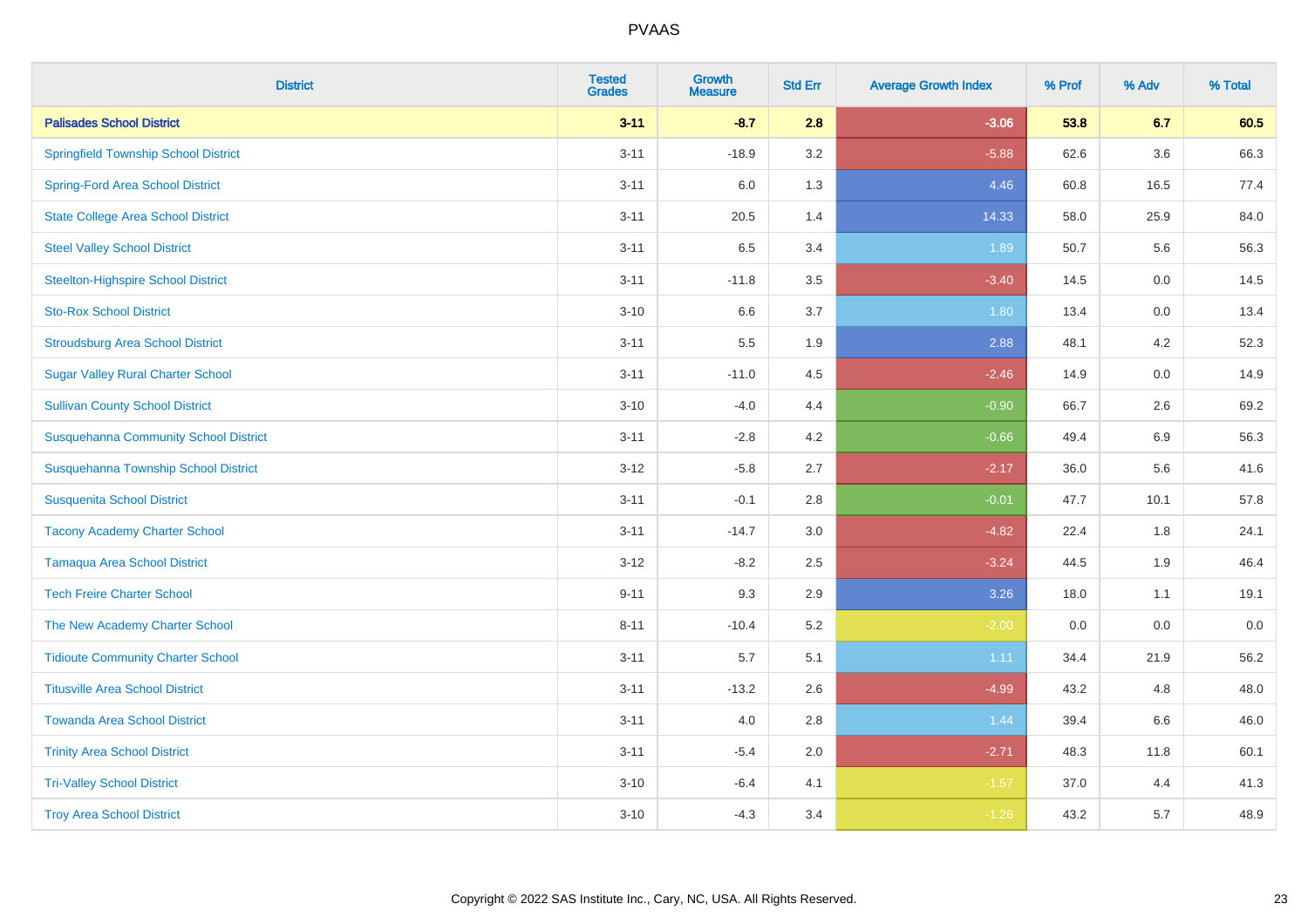| <b>District</b>                                | <b>Tested</b><br><b>Grades</b> | <b>Growth</b><br><b>Measure</b> | <b>Std Err</b> | <b>Average Growth Index</b> | % Prof | % Adv | % Total |
|------------------------------------------------|--------------------------------|---------------------------------|----------------|-----------------------------|--------|-------|---------|
| <b>Palisades School District</b>               | $3 - 11$                       | $-8.7$                          | 2.8            | $-3.06$                     | 53.8   | 6.7   | 60.5    |
| <b>Tulpehocken Area School District</b>        | $3-12$                         | $-13.7$                         | 2.8            | $-4.81$                     | 36.7   | 2.8   | 39.4    |
| <b>Tunkhannock Area School District</b>        | $3 - 11$                       | 2.3                             | 2.2            | 1.01                        | 44.9   | 9.6   | 54.6    |
| <b>Turkeyfoot Valley Area School District</b>  | $3 - 12$                       | $-4.3$                          | 5.6            | $-0.76$                     | 22.0   | 5.1   | 27.1    |
| <b>Tuscarora School District</b>               | $3 - 11$                       | $-0.6$                          | 2.3            | $-0.27$                     | 45.1   | 8.1   | 53.2    |
| <b>Tussey Mountain School District</b>         | $3 - 12$                       | 1.5                             | 3.7            | 0.40                        | 38.6   | 1.8   | 40.4    |
| <b>Twin Valley School District</b>             | $3 - 12$                       | $-3.6$                          | 2.1            | $-1.69$                     | 49.6   | 7.1   | 56.8    |
| <b>Tyrone Area School District</b>             | $3 - 12$                       | 19.7                            | 2.5            | 7.87                        | 60.4   | 16.7  | 77.1    |
| <b>Union Area School District</b>              | $3 - 11$                       | 1.9                             | 4.3            | 0.44                        | 61.5   | 0.0   | 61.5    |
| <b>Union City Area School District</b>         | $3 - 12$                       | $-10.2$                         | 3.6            | $-2.87$                     | 42.9   | 3.2   | 46.0    |
| <b>Union School District</b>                   | $3 - 12$                       | 2.3                             | 4.2            | 0.54                        | 32.6   | 7.0   | 39.5    |
| <b>Uniontown Area School District</b>          | $3 - 11$                       | $6.0\,$                         | 3.2            | 1.87                        | 62.4   | 5.9   | 68.2    |
| <b>Unionville-Chadds Ford School District</b>  | $3 - 11$                       | 17.1                            | 3.1            | 5.51                        | 68.1   | 13.2  | 81.3    |
| <b>United School District</b>                  | $3 - 11$                       | 2.1                             | 3.4            | 0.63                        | 60.3   | 6.6   | 66.9    |
| <b>Universal Audenried Charter School</b>      | $9 - 11$                       | $-5.8$                          | 2.4            | $-2.40$                     | 14.6   | 0.0   | 14.6    |
| <b>Upper Adams School District</b>             | $3 - 11$                       | 1.3                             | 2.9            | 0.47                        | 55.2   | 8.6   | 63.8    |
| <b>Upper Darby School District</b>             | $3 - 12$                       | 6.9                             | 1.5            | 4.62                        | 45.0   | 6.7   | 51.7    |
| <b>Upper Dauphin Area School District</b>      | $3 - 11$                       | $-6.3$                          | 3.2            | $-1.98$                     | 37.4   | 4.8   | 42.2    |
| <b>Upper Dublin School District</b>            | $3 - 12$                       | 15.4                            | 1.8            | 8.53                        | 60.8   | 24.8  | 85.6    |
| <b>Upper Merion Area School District</b>       | $3 - 11$                       | 15.3                            | 2.0            | 7.62                        | 59.3   | 19.3  | 78.6    |
| <b>Upper Moreland Township School District</b> | $3 - 11$                       | $-5.0$                          | 2.2            | $-2.31$                     | 57.9   | 4.0   | 61.9    |
| <b>Upper Perkiomen School District</b>         | $3 - 11$                       | 22.1                            | 2.1            | 10.74                       | 57.7   | 13.2  | 70.9    |
| <b>Upper Saint Clair School District</b>       | $3 - 11$                       | 18.5                            | 1.7            | 10.65                       | 61.8   | 30.1  | 91.9    |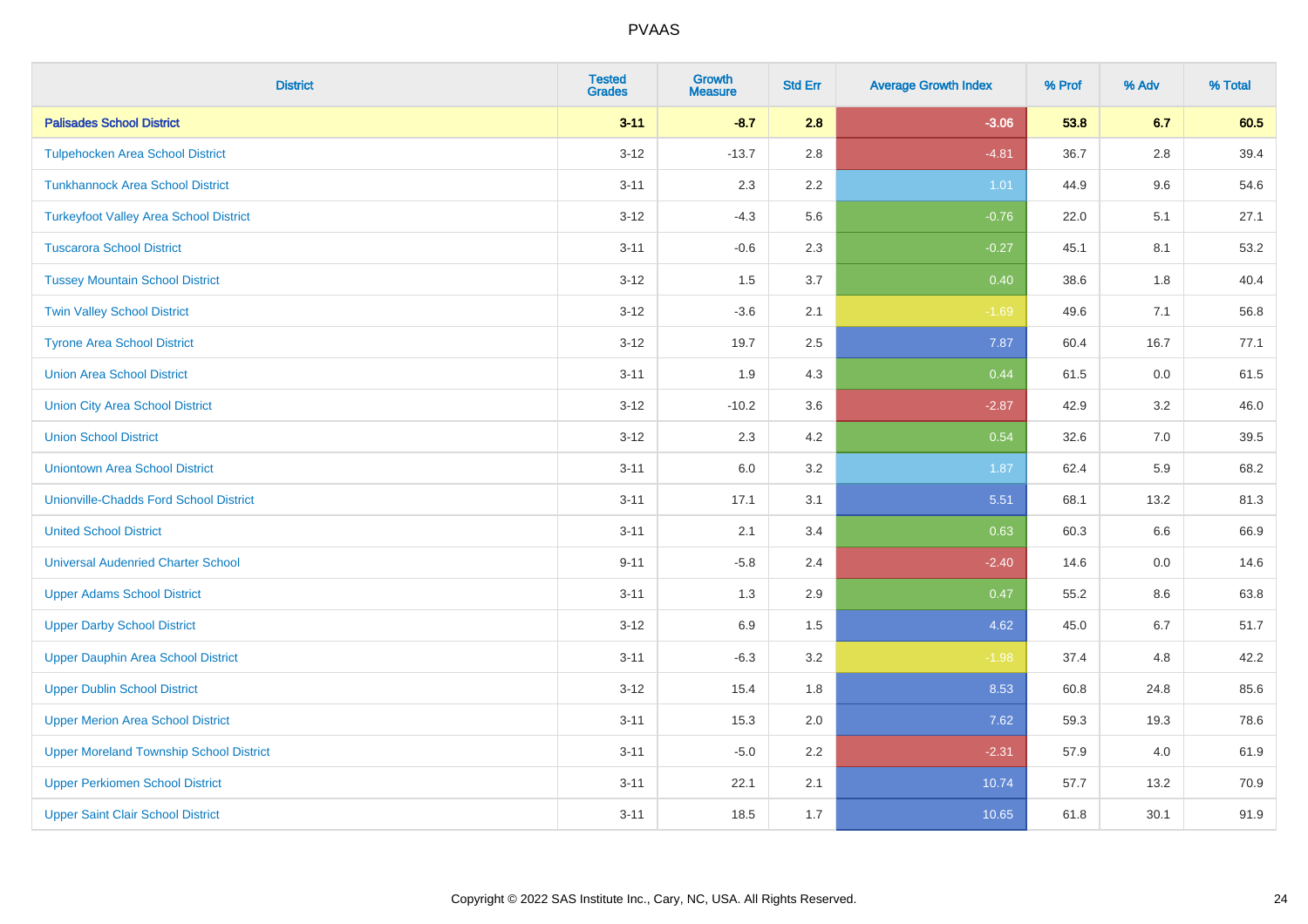| <b>District</b>                               | <b>Tested</b><br><b>Grades</b> | <b>Growth</b><br><b>Measure</b> | <b>Std Err</b> | <b>Average Growth Index</b> | % Prof | % Adv | % Total |
|-----------------------------------------------|--------------------------------|---------------------------------|----------------|-----------------------------|--------|-------|---------|
| <b>Palisades School District</b>              | $3 - 11$                       | $-8.7$                          | 2.8            | $-3.06$                     | 53.8   | 6.7   | 60.5    |
| Urban Pathways 6-12 Charter School            | $6 - 11$                       | 4.8                             | 6.4            | 0.75                        | 28.6   | 0.0   | 28.6    |
| <b>Valley Grove School District</b>           | $3 - 10$                       | $-3.7$                          | 3.7            | $-1.01$                     | 51.2   | 6.1   | 57.3    |
| <b>Valley View School District</b>            | $3 - 11$                       | 18.1                            | 2.4            | 7.42                        | 53.7   | 14.7  | 68.4    |
| <b>Wallenpaupack Area School District</b>     | $3 - 11$                       | $-7.1$                          | 2.3            | $-3.09$                     | 40.8   | 2.4   | 43.1    |
| <b>Wallingford-Swarthmore School District</b> | $3 - 10$                       | 0.9                             | 2.4            | 0.38                        | 64.4   | 22.7  | 87.1    |
| <b>Warren County School District</b>          | $3 - 11$                       | $-0.1$                          | 1.8            | $-0.06$                     | 37.2   | 5.3   | 42.6    |
| <b>Warrior Run School District</b>            | $3 - 11$                       | 4.6                             | 3.0            | 1.51                        | 40.9   | 8.1   | 49.0    |
| <b>Warwick School District</b>                | $3 - 11$                       | 5.2                             | 1.9            | 2.76                        | 46.4   | 17.0  | 63.3    |
| <b>Washington School District</b>             | $3 - 11$                       | $-4.9$                          | 2.8            | $-1.76$                     | 30.1   | 2.4   | 32.5    |
| <b>Wattsburg Area School District</b>         | $3 - 11$                       | 6.5                             | 2.7            | 2.43                        | 42.7   | 7.6   | 50.3    |
| <b>Wayne Highlands School District</b>        | $3 - 11$                       | 7.8                             | 2.4            | 3.23                        | 52.3   | 13.1  | 65.4    |
| <b>Waynesboro Area School District</b>        | $3 - 12$                       | $-6.1$                          | 1.9            | $-3.20$                     | 50.0   | 6.8   | 56.8    |
| <b>Wellsboro Area School District</b>         | $3 - 11$                       | $-12.4$                         | 3.0            | $-4.11$                     | 49.2   | 11.9  | 61.1    |
| <b>West Allegheny School District</b>         | $3 - 12$                       | 4.0                             | 2.1            | 1.96                        | 63.1   | 15.7  | 78.8    |
| <b>West Branch Area School District</b>       | $3 - 11$                       | 0.2                             | 3.8            | 0.05                        | 47.2   | 1.9   | 49.1    |
| <b>West Chester Area School District</b>      | $3 - 11$                       | 12.6                            | 1.2            | 10.38                       | 66.8   | 20.2  | 87.0    |
| <b>West Greene School District</b>            | $3 - 11$                       | $-4.5$                          | 4.3            | $-1.04$                     | 36.6   | 7.3   | 43.9    |
| West Jefferson Hills School District          | $3 - 11$                       | 1.8                             | 2.1            | 0.88                        | 55.7   | 20.8  | 76.4    |
| <b>West Middlesex Area School District</b>    | $3 - 10$                       | $-8.4$                          | 3.8            | $-2.21$                     | 34.9   | 2.8   | 37.6    |
| <b>West Mifflin Area School District</b>      | $3 - 12$                       | $-12.3$                         | 2.9            | $-4.22$                     | 39.7   | 10.3  | 50.0    |
| <b>West Perry School District</b>             | $3 - 11$                       | 12.5                            | 2.5            | 4.99                        | 56.6   | 8.4   | 65.0    |
| <b>West Shore School District</b>             | $3-12$                         | 5.0                             | 1.4            | 3.59                        | 54.2   | 9.4   | 63.6    |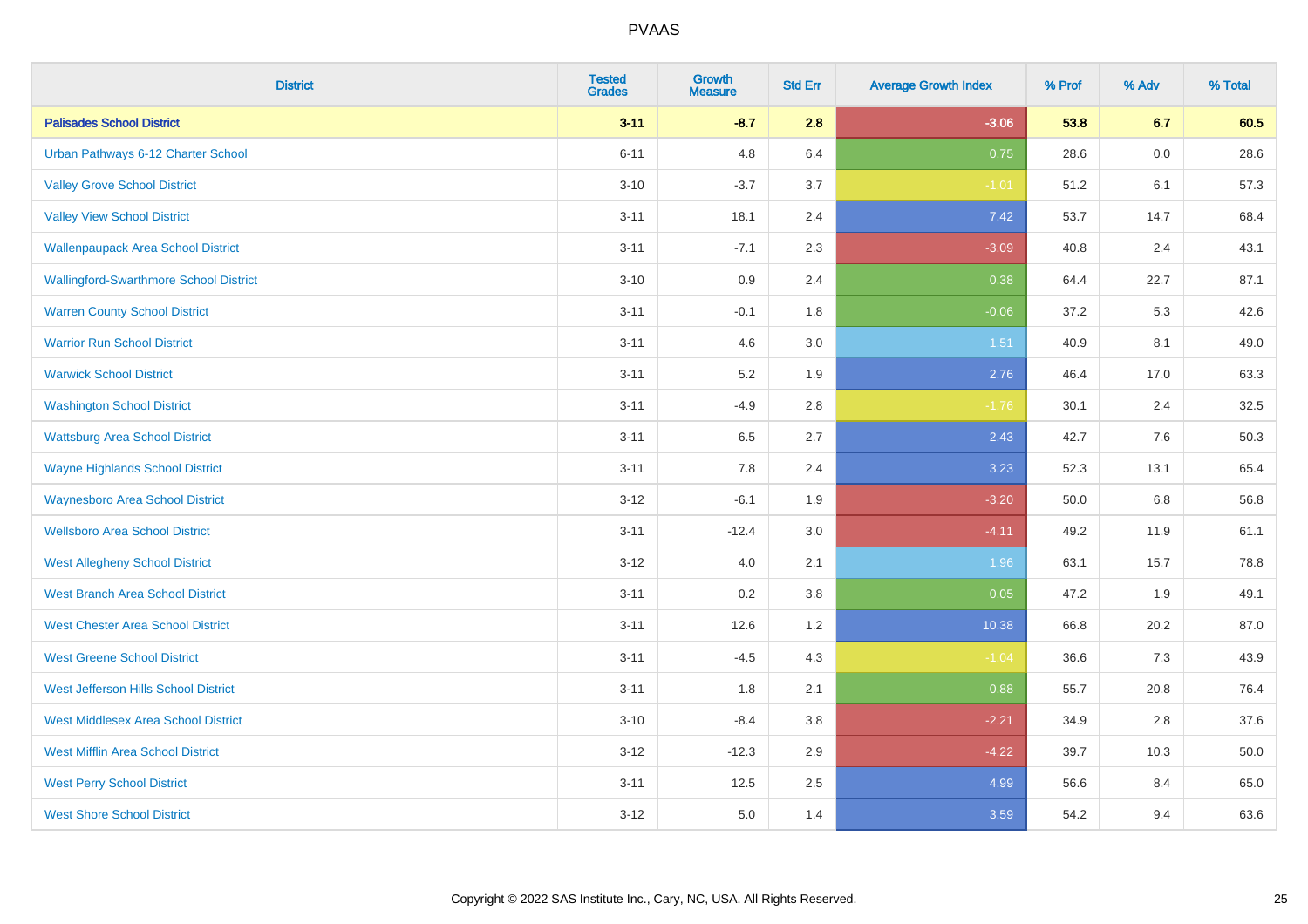| <b>District</b>                                 | <b>Tested</b><br><b>Grades</b> | <b>Growth</b><br><b>Measure</b> | <b>Std Err</b> | <b>Average Growth Index</b> | % Prof | % Adv | % Total |
|-------------------------------------------------|--------------------------------|---------------------------------|----------------|-----------------------------|--------|-------|---------|
| <b>Palisades School District</b>                | $3 - 11$                       | $-8.7$                          | 2.8            | $-3.06$                     | 53.8   | 6.7   | 60.5    |
| <b>West Side CTC</b>                            | $9 - 10$                       | $-37.4$                         | 4.3            | $-8.64$                     | 8.8    | 0.0   | 8.8     |
| <b>West York Area School District</b>           | $3 - 12$                       | 3.2                             | 2.3            | 1.38                        | 53.8   | 4.4   | 58.2    |
| <b>Western Beaver County School District</b>    | $3 - 11$                       | $-7.8$                          | 4.2            | $-1.87$                     | 56.5   | 6.5   | 63.0    |
| <b>Western Wayne School District</b>            | $3 - 11$                       | 5.6                             | 2.9            | 1.93                        | 41.3   | 17.4  | 58.7    |
| <b>Westinghouse Arts Academy Charter School</b> | $9 - 10$                       | $-0.7$                          | 3.6            | $-0.19$                     | 59.2   | 8.4   | 67.6    |
| <b>Westmont Hilltop School District</b>         | $3 - 11$                       | $-4.0$                          | 2.8            | $-1.40$                     | 36.3   | 13.3  | 49.6    |
| <b>Whitehall-Coplay School District</b>         | $3 - 11$                       | 6.1                             | 1.8            | 3.45                        | 49.3   | 7.4   | 56.6    |
| <b>Wilkes-Barre Area School District</b>        | $3 - 11$                       | 0.1                             | 3.2            | 0.02                        | 35.5   | 5.4   | 40.9    |
| <b>William Penn School District</b>             | $3 - 12$                       | 8.3                             | 2.1            | 3.99                        | 35.6   | 3.0   | 38.7    |
| <b>Williams Valley School District</b>          | $3 - 11$                       | $-7.3$                          | 3.4            | $-2.13$                     | 23.2   | 0.0   | 23.2    |
| <b>Williamsburg Community School District</b>   | $3 - 11$                       | $-14.3$                         | 4.1            | $-3.48$                     | 28.3   | 0.0   | 28.3    |
| <b>Williamsport Area School District</b>        | $3 - 11$                       | 1.9                             | 1.8            | 1.04                        | 44.1   | 12.8  | 56.9    |
| <b>Wilmington Area School District</b>          | $3 - 11$                       | 7.5                             | 3.0            | 2.48                        | 55.1   | 5.1   | 60.2    |
| <b>Wilson Area School District</b>              | $3 - 11$                       | $6.0\,$                         | 2.6            | 2.30                        | 48.7   | 8.5   | 57.2    |
| <b>Wilson School District</b>                   | $3 - 12$                       | 8.8                             | 1.5            | 5.96                        | 52.6   | 14.6  | 67.2    |
| <b>Windber Area School District</b>             | $3 - 11$                       | $-7.2$                          | 3.2            | $-2.24$                     | 55.4   | 7.2   | 62.6    |
| <b>Wissahickon School District</b>              | $3 - 10$                       | 12.5                            | 1.8            | 6.85                        | 58.3   | 22.4  | 80.7    |
| <b>Woodland Hills School District</b>           | $3 - 12$                       | 3.2                             | 2.6            | 1.22                        | 31.4   | 3.6   | 35.0    |
| <b>Wyalusing Area School District</b>           | $3 - 12$                       | 8.8                             | 3.3            | 2.68                        | 54.6   | 11.7  | 66.2    |
| <b>Wyoming Area School District</b>             | $3 - 10$                       | $-1.3$                          | 2.6            | $-0.50$                     | 53.8   | 10.8  | 64.6    |
| <b>Wyoming Valley West School District</b>      | $3 - 11$                       | $-2.2$                          | 2.4            | $-0.91$                     | 49.4   | 3.0   | 52.4    |
| <b>Wyomissing Area School District</b>          | $3 - 12$                       | 0.8                             | 2.6            | 0.33                        | 55.7   | 17.6  | 73.3    |